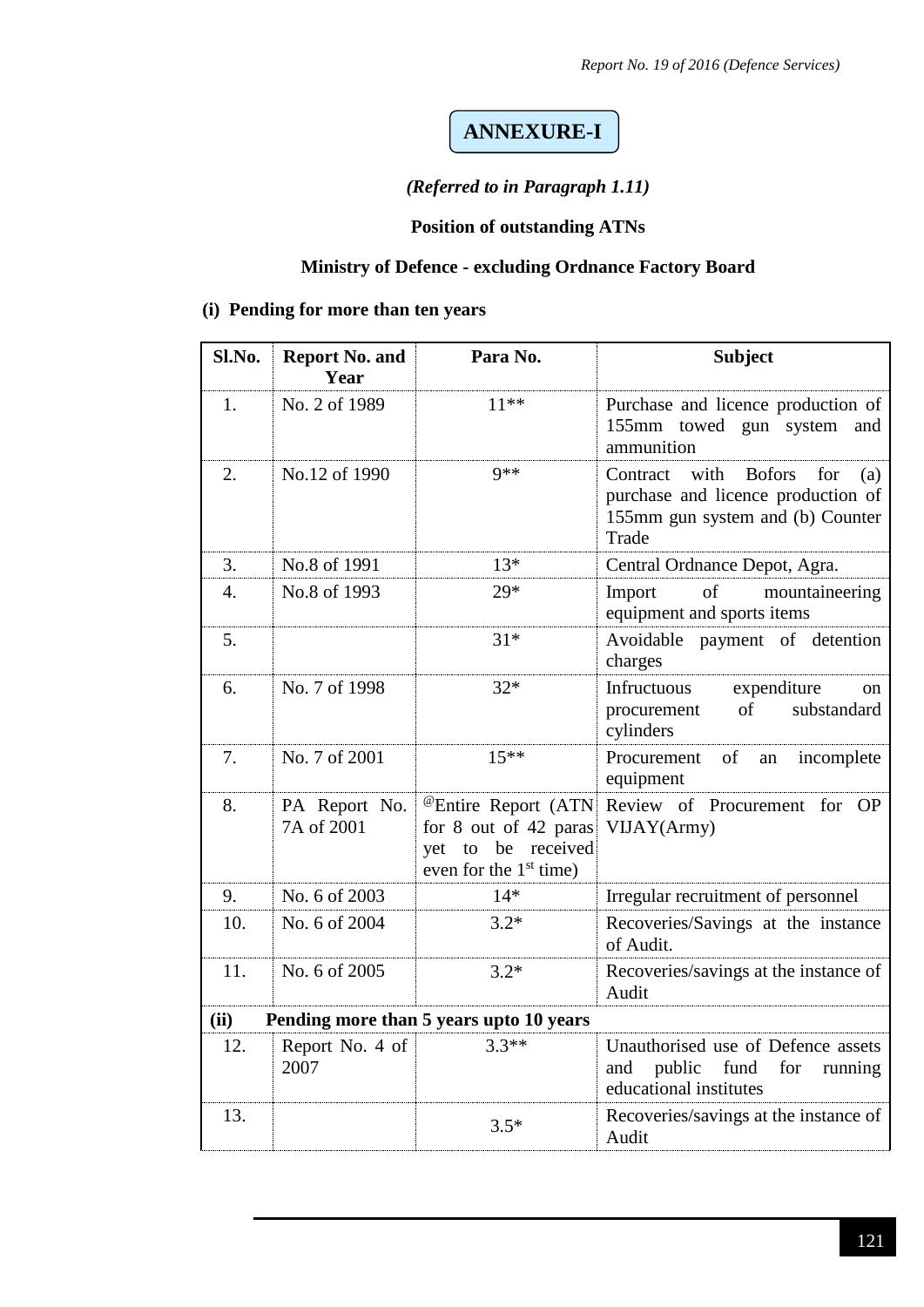| Sl.No. | <b>Report No. and</b><br>Year  | Para No.                               | <b>Subject</b>                                                                                          |
|--------|--------------------------------|----------------------------------------|---------------------------------------------------------------------------------------------------------|
| 14.    | PA Report No.<br>PA 4 of 2008  | Chapter I**                            | Supply Chain Management<br>of<br>General Stores and Clothing in the<br>Army                             |
| 15.    | Report No. CA<br>17 of 2008-09 | $2.7*$                                 | of lease<br>Non-renewal<br>of<br>land<br>occupied by Army Golf Club                                     |
| 16.    |                                | $3.4*$                                 | Unauthorized use of A-1 Defence<br>land by Army Welfare Education<br>Society                            |
| 17.    |                                | $3.5*$                                 | Utilisation of Government assets for<br>non-governmental purposes                                       |
| (iii)  |                                | Pending more than 3 years upto 5 years |                                                                                                         |
| 18.    | Report No.<br>12<br>of 2010-11 | $2.1**$                                | Defective import of SMERCH Multi<br><b>Barrel Rocket Launcher System</b>                                |
| 19.    |                                | $3.6*$                                 | Recoveries<br>and<br>savings<br>the<br>at<br>instance of Audit                                          |
| 20.    | PA Report No. 6<br>of 2010-11  | Standalone<br>Report***                | Supply Chain<br>Management<br>of<br>Rations in Indian Army                                              |
| 21.    | PA Report No.<br>14 of 2010-11 | Standalone Report*                     | <b>Canteen Stores Department</b>                                                                        |
| 22.    | PA Report No.<br>35 of 2010-11 | Standalone Report*                     | <b>Defence Estates Management</b>                                                                       |
| 23.    | PA Report No.<br>11 of 2011-12 | Entire Report*                         | Adarsh<br>Special<br>report<br>$Co-$<br>on<br>operative Housing Society, Mumbai                         |
| 24.    | Report No. 24<br>of 2011-12    | $3.1**$                                | Extra expenditure due to acceptance<br>of higher rates                                                  |
| 25.    |                                | $3.14*$                                | Recoveries<br>savings<br>the<br>and<br>at<br>instance of Audit                                          |
| 26.    |                                | $5.2**$                                | Non-completion of bridge<br>after<br>twelve years of sanction                                           |
|        | (iv) Pending upto 3 years      |                                        |                                                                                                         |
| 27.    | Report No.16 of<br>2012-13     | $2.1*$                                 | Loss of revenue on renewal of lease<br>of Government land                                               |
| 28.    |                                | $3.1**$                                | Unauthorised use of defence assets<br>and manpower for the benefit of<br>Army Welfare Education Society |
| 29.    | PA Report No.<br>18 of 2012-13 | Entire Report**                        | Performance Audit of the Medical<br><b>Establishments in Defence Services</b>                           |
| 30.    | Report No. 30<br>of 2013       | $2.1*$                                 | Improper management of Defence<br>land                                                                  |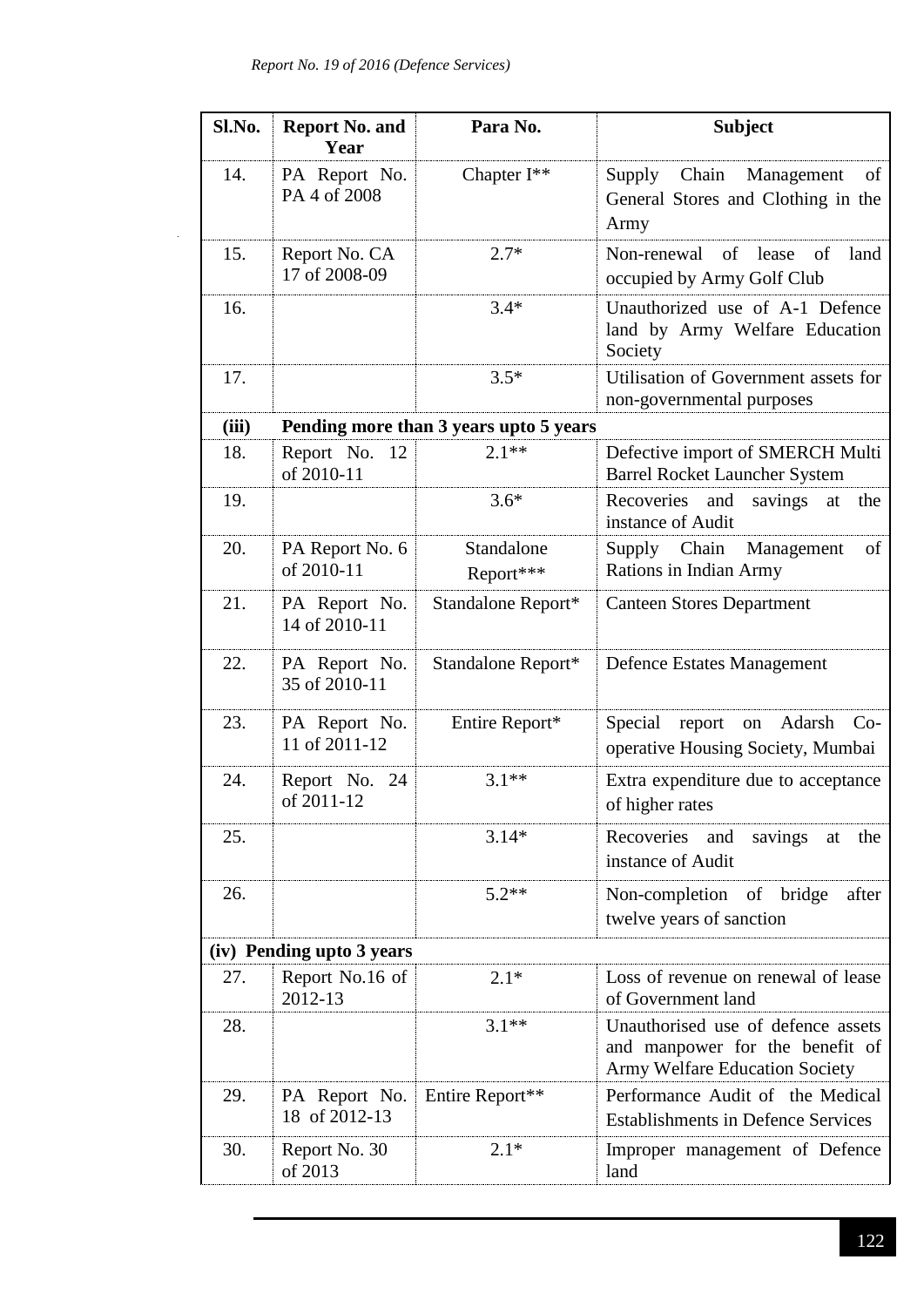| Sl.No. | <b>Report No. and</b><br>Year | Para No. | <b>Subject</b>                                                                                                                                     |  |  |  |
|--------|-------------------------------|----------|----------------------------------------------------------------------------------------------------------------------------------------------------|--|--|--|
| 31.    |                               | $2.3**$  | introduction<br>Non<br>of<br>Air<br><b>Conditioners in Tanks</b>                                                                                   |  |  |  |
| 32.    |                               | $2.5*$   | effective<br>Absence<br>of<br>controls<br>resulting<br>in<br>of<br>non<br>recovery<br>outstanding dues                                             |  |  |  |
| 33.    |                               | $3.6***$ | Unauthorised<br>of<br>Defence<br>use<br>accommodation                                                                                              |  |  |  |
| 34.    |                               | $3.7*$   | Recoveries, savings and adjustment<br>in accounts at the instance of Audit                                                                         |  |  |  |
| 35.    |                               | $4.4*$   | Inadmissible payment of escalation<br>charges to the contractors                                                                                   |  |  |  |
| 36.    | Report No. 35<br>of 2014      | $2.1***$ | Inordinate delay in indigenisation of<br><b>TATRA</b> vehicles                                                                                     |  |  |  |
| 37.    |                               | $2.2***$ | of<br>Procurement<br>unacceptable<br>equipment valuing ₹27.32 crore                                                                                |  |  |  |
| 38.    |                               | $2.3***$ | Loss of revenue due to unauthorised<br>use of Defence land by<br>United Services Club, Mumbai                                                      |  |  |  |
| 39.    |                               | $2.4**$  | Irregular construction on Defence<br>leased land                                                                                                   |  |  |  |
| 40.    |                               | $2.6***$ | Unfruitful expenditure on payment<br>of bandwidth charges by<br><b>Canteen Stores Department</b>                                                   |  |  |  |
| 41.    |                               | $3.1***$ | Nugatory expenditure of<br>₹88.39<br>the<br>in<br>procurement<br>crore<br>of<br>Chemical, Biological, Radiological<br>and Nuclear (CBRN) Equipment |  |  |  |
| 42.    |                               | $3.2*$   | Extra expenditure of $\overline{5}2.33$ crore due<br>to failure to accept the<br>tender for procurement of tea within<br>the validity period       |  |  |  |
| 43.    |                               | $3.3***$ | Loss<br>of<br>due<br>revenue<br>to<br>non<br>collection of metal scrap from Field<br><b>Firing Range</b>                                           |  |  |  |
| 44.    |                               | $3.6***$ | Recoveries, savings and adjustment<br>in accounts at the instance of Audit                                                                         |  |  |  |
| 45.    |                               | $4.1**$  | Avoidable<br>expenditure<br>on<br>of excess<br>construction<br>dwelling<br>units                                                                   |  |  |  |
| 46.    |                               | $4.2**$  | Inordinate delay in handing over the<br>clear site to the contractor resulted<br>in avoidable payment of escalation<br>charges                     |  |  |  |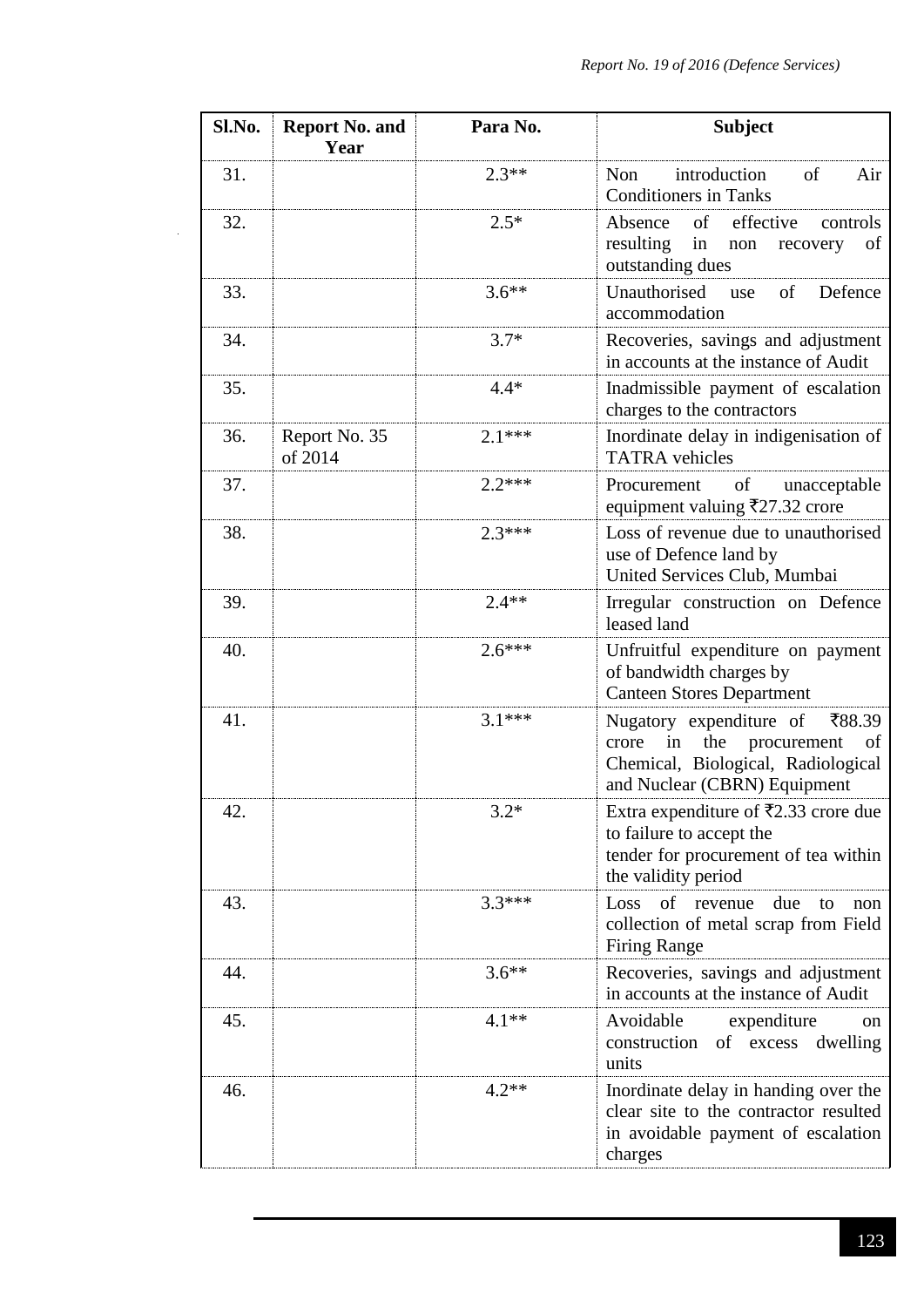| Sl.No. | <b>Report No. and</b><br>Year | Para No.         | <b>Subject</b>                                                                                         |
|--------|-------------------------------|------------------|--------------------------------------------------------------------------------------------------------|
| 47.    |                               | $4.3**$          | Selection of improper site resulted<br>in foreclosure of work after an<br>expenditure of ₹5.49 crore   |
| 48.    |                               | $5.2***$         | Construction of a bridge without<br>sub-soil investigation resulted in<br>loss of $\bar{x}$ 0.75 crore |
| 49.    |                               | $7*$             | Defence Grants-in-Aid Scheme of<br>Defence Research and Development<br>Organization                    |
| 50.    | PA Report No.<br>19 of 2015   | Entire Report*** | Performance Audit on Ammunition<br>Management in Army                                                  |

#### **\* ATNs examined by Audit but yet to be revised by the Ministry in the light of Audit remarks – 23**

- **\*\* ATNs vetted by Audit but finalized ATNs are awaited from Ministry – 17**
- **\*\*\* Action Taken Notes not received even for the first time - 09**
- **@ Part ATN received – 01**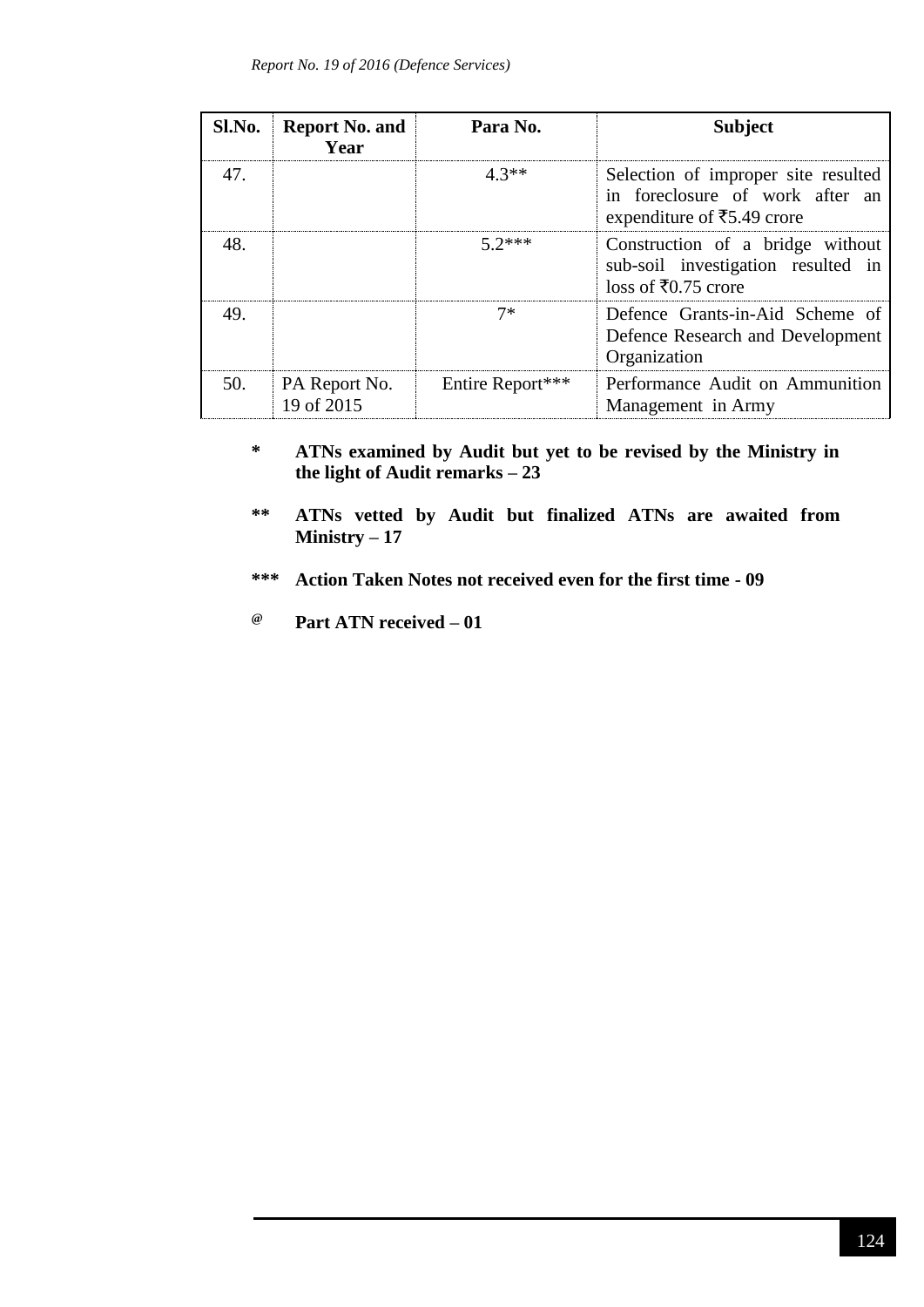# **ANNEXURE-II**

#### *(Referred to in Paragraph 2.1.2)*

#### **Directorates of DGR and their responsibilities**

| $S$ No         | <b>Directorate</b>                   | <b>Responsibility</b>                                                                                                                                                                                                                                                                                                                                                                                                       |
|----------------|--------------------------------------|-----------------------------------------------------------------------------------------------------------------------------------------------------------------------------------------------------------------------------------------------------------------------------------------------------------------------------------------------------------------------------------------------------------------------------|
|                | <b>DRZs</b>                          | Inspection of Security Agencies, ESM Coal transportation<br>companies and training institutes conducting DGR resettlement<br>courses in its jurisdiction and provide feedback to DGR. Liaise with<br>PSUs and others for taking security cover from DGR empanelled<br>Security agencies. Approve Training institutes identified and<br>recommended by the Rajya Sainik Boards (RSBs) for training of<br>ESM and dependents. |
| $\overline{2}$ | Training                             | Planning, conduct and monitoring of training courses for retiring /<br>retired Armed Forces personnel for their resettlement in civil life.                                                                                                                                                                                                                                                                                 |
| 3              | Employment                           | Render assistance in getting employment to released or retired<br>regular officers and to the next of kin of officers who were killed in<br>action or died in service                                                                                                                                                                                                                                                       |
| $\overline{4}$ | Self<br>Employment                   | Provide consultancy and guidance in establishing small / cottage /<br>rural / household industries / small business enterprises through<br>allotment of agencies / dealership / stockistships of selected public<br>and private sector undertakings and retail outlets / vendor stalls of<br>commodities                                                                                                                    |
| 5              | Entrepreneur<br>& Loans<br>(E&L Dte) | The role of E&L Dte. of DGR with regard to Entrepreneurship<br>schemes of the Govt and private sectors is limited to publicity and<br>guidance of interested ESM.                                                                                                                                                                                                                                                           |
| 6              | Statistics &<br>Records              | Collection of bio-data of ESM and retiring servicemen through Zila<br>Sainik Boards and Record Offices with a view to registering their<br>names for employment assistance                                                                                                                                                                                                                                                  |
| $\overline{7}$ | Publicity                            | Dissemination, among defence service personnel and ESM,<br>information regarding concessions and facilities provided to ESM<br>by Central and State Govt. PSUs, local bodies and other<br>organizations in the country.                                                                                                                                                                                                     |
| 8              | IT                                   | Maintenance of national portal of DGR, functional LAN to facilitate<br>integration of functioning of DGR.                                                                                                                                                                                                                                                                                                                   |
| 9              | Adm $&$<br>Coord                     | Budget, Administrative matters and allied activities.                                                                                                                                                                                                                                                                                                                                                                       |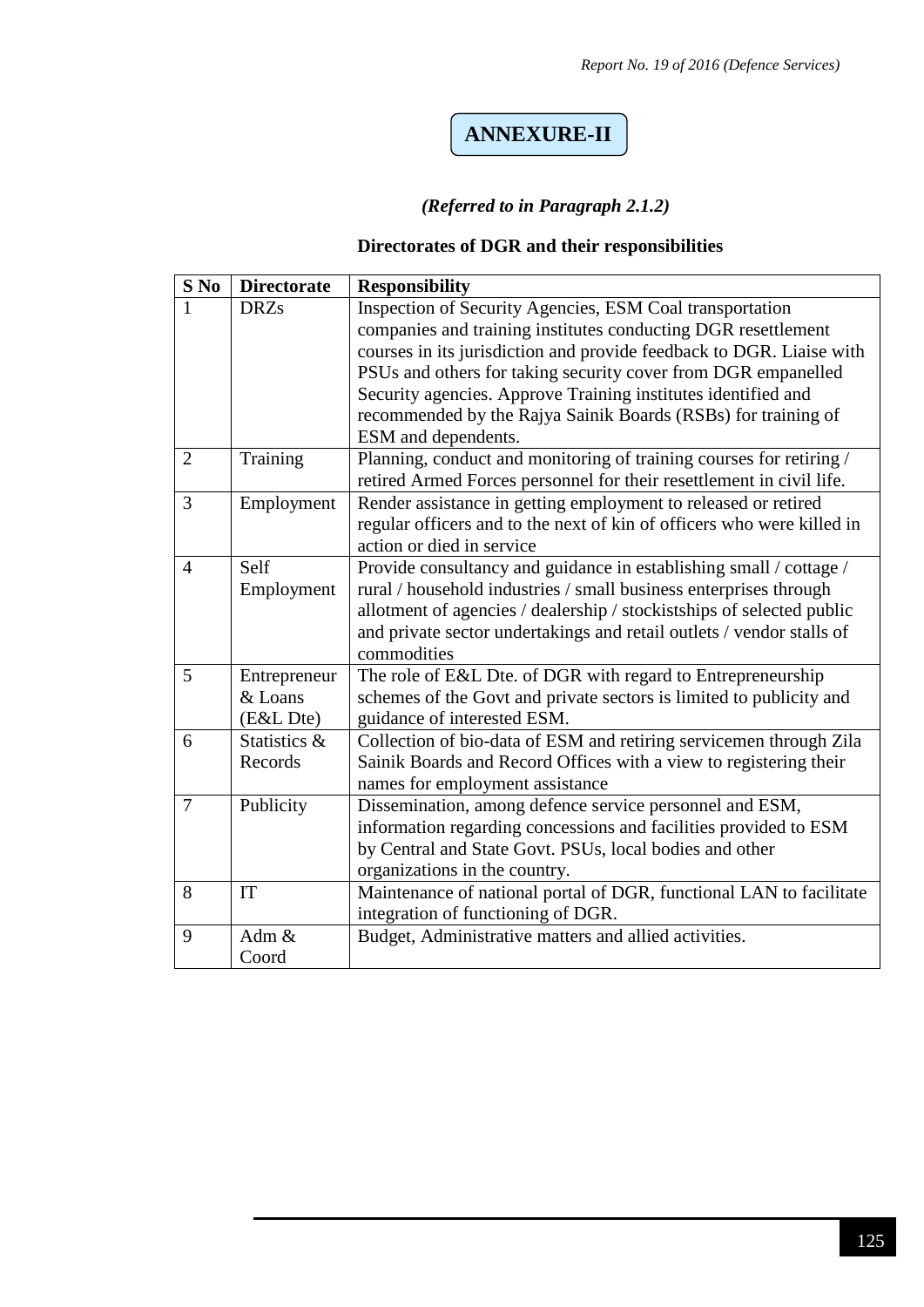## **ANNEXURE-III**

#### *(Referred to in Paragraph 2.1.8.2(B))*

#### **Details of Coal Subsidiaries of Coal India Limited**

| <b>SN</b>      | <b>Name of CIL Subsidiary</b>  | <b>Location of CIL</b> | <b>Remarks</b>           |
|----------------|--------------------------------|------------------------|--------------------------|
|                |                                | <b>Subsidiary</b>      |                          |
|                | Mahanadi Coalfields Ltd(MCL)   | Sambhalpur, Odisha     | Sponsoring being done    |
| 2              | South Eastern Coalfields Ltd   | Bilaspur,              | Sponsoring being done    |
|                | (SECL)                         | Chhattishgarh          |                          |
| 3              | Western Coalfields Ltd (WCL)   | Nagpur, Maharashtra    | Sponsoring being done    |
| $\overline{4}$ | Damodar Valley Corporation     | <b>West Bengal</b>     | No further sponsoring    |
|                | (DVC)                          |                        | being done               |
| 5              | Bharat Coaking Coal Ltd (BCCL) | Dhanbad, Jharkhand     | No sponsoring since 2009 |
| 6              | Central Coalfields Ltd (CCL).  | Ranchi, Jharkhand      | No sponsoring since 2009 |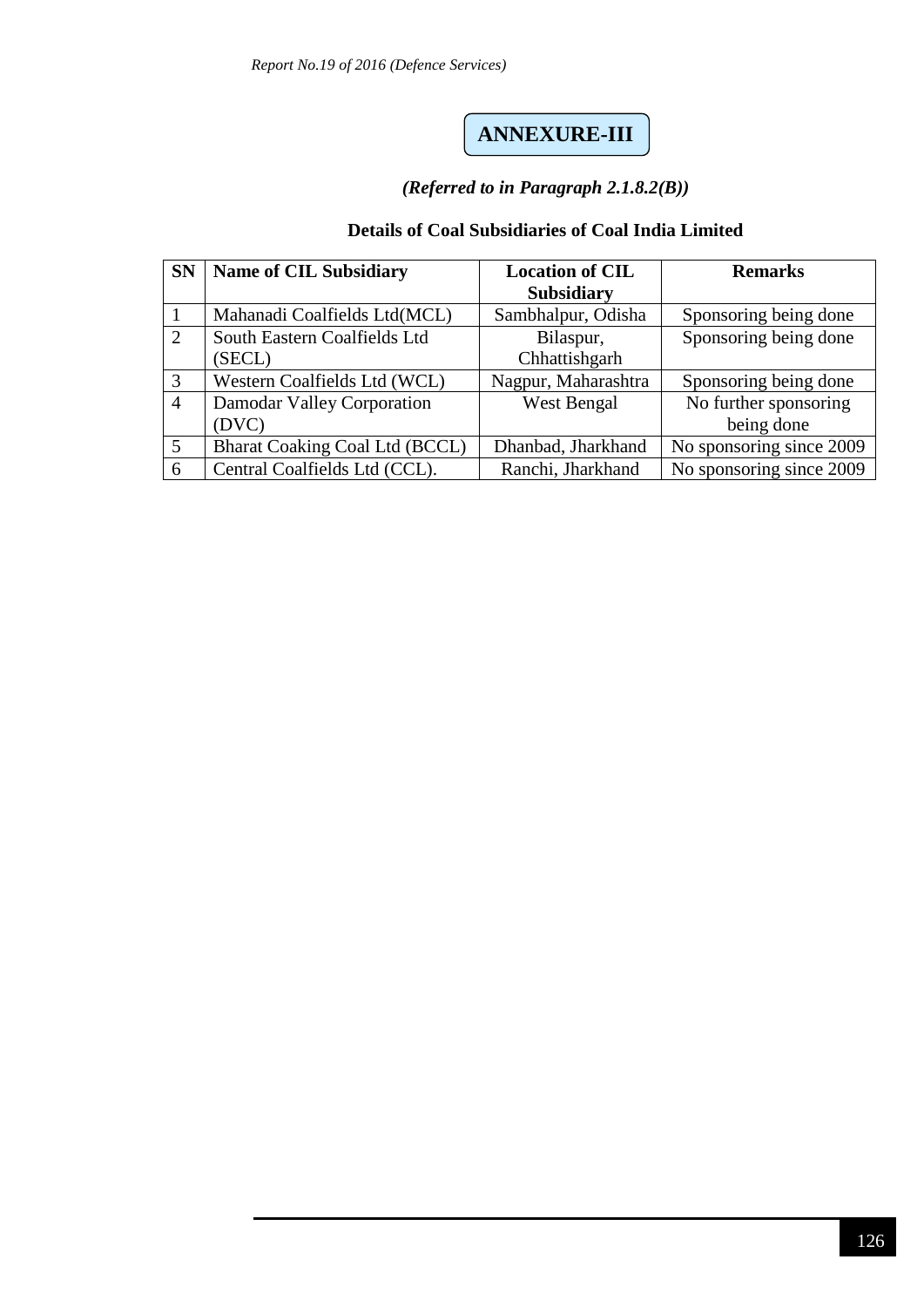## **ANNEXURE-IV**

#### *(Referred to in Paragraph 2.1.8.2(C))*

#### **Details of revision made in reservation in respect of Defence Personnel**

| Name of<br>the Oil<br>Company             | Date of issue<br>of Brochure/<br><b>Orders</b> | <b>Name of Retail</b><br><b>Outlet/LPG</b>           | Brief of revision made in reservation in<br>respect of Defence Personnel                                                                                                                                                                                                                                                                         |
|-------------------------------------------|------------------------------------------------|------------------------------------------------------|--------------------------------------------------------------------------------------------------------------------------------------------------------------------------------------------------------------------------------------------------------------------------------------------------------------------------------------------------|
| Oil Companies<br>(IOCL, HPCL<br>and BPCL) | October 2010                                   | Regular LPG<br><b>Distributors</b>                   | 18% reservation for Govt. Personnel Category<br>which include Defence Personnel,<br>Central/State Govt and Central/State PSU<br>employees                                                                                                                                                                                                        |
| <b>Oil Companies</b><br>(IOCL, HPCL       | April 2011                                     | <b>Regular LPG</b><br><b>Distributors</b>            | -As above-                                                                                                                                                                                                                                                                                                                                       |
| and BPCL)                                 |                                                | Rajiv Gandihi<br><b>Gramin LPG Vitrak</b><br>(RGGLV) | 25% reservation for Combined Category<br>consisting of Defence Personnel, Paramilitary<br>/ Police /Govt Personnel, Physically<br>Handicapped Personnel and Outstanding<br><b>Sports Personnel</b>                                                                                                                                               |
| <b>IOCL</b>                               | March 2012                                     | Petrol/Diesel Retail<br><b>Outlet Dealership</b>     | Reservation percentage of 8% and Priorities<br>for Defence Personnel category kept same                                                                                                                                                                                                                                                          |
| Oil Companies<br>(IOCL, HPCL<br>and BPCL) | August 2013                                    | <b>Regular LPG</b><br><b>Distributors</b>            | Reservation :-<br>A.Open Cat(O) $-50.5%$<br>$B.SC/ST Cat - 22.5%$<br>$C.$ OBC Cat $-27%$<br>In above, sub-category created for Govt.<br>Personnel consisting of Defence Personnel,<br>Central/State Govt and Central/State PSU<br>employees as under:<br>Open category $-4\%$ , SC/ST category $-2\%$<br>and OBC category $-2\%$ totaling to 8%. |
| <b>HPCL</b>                               | May 2014                                       | <b>Retail Outlet</b><br>Dealers                      | Combined Category comprising of Defence<br>Personnel, Para-Military Personnel,<br>Central/State Govt and Central/State PSU<br>employees under the Open category $-4\%$ ,<br>$SC/ST$ category – 2% and OBC category –<br>2% totaling to 8%.                                                                                                       |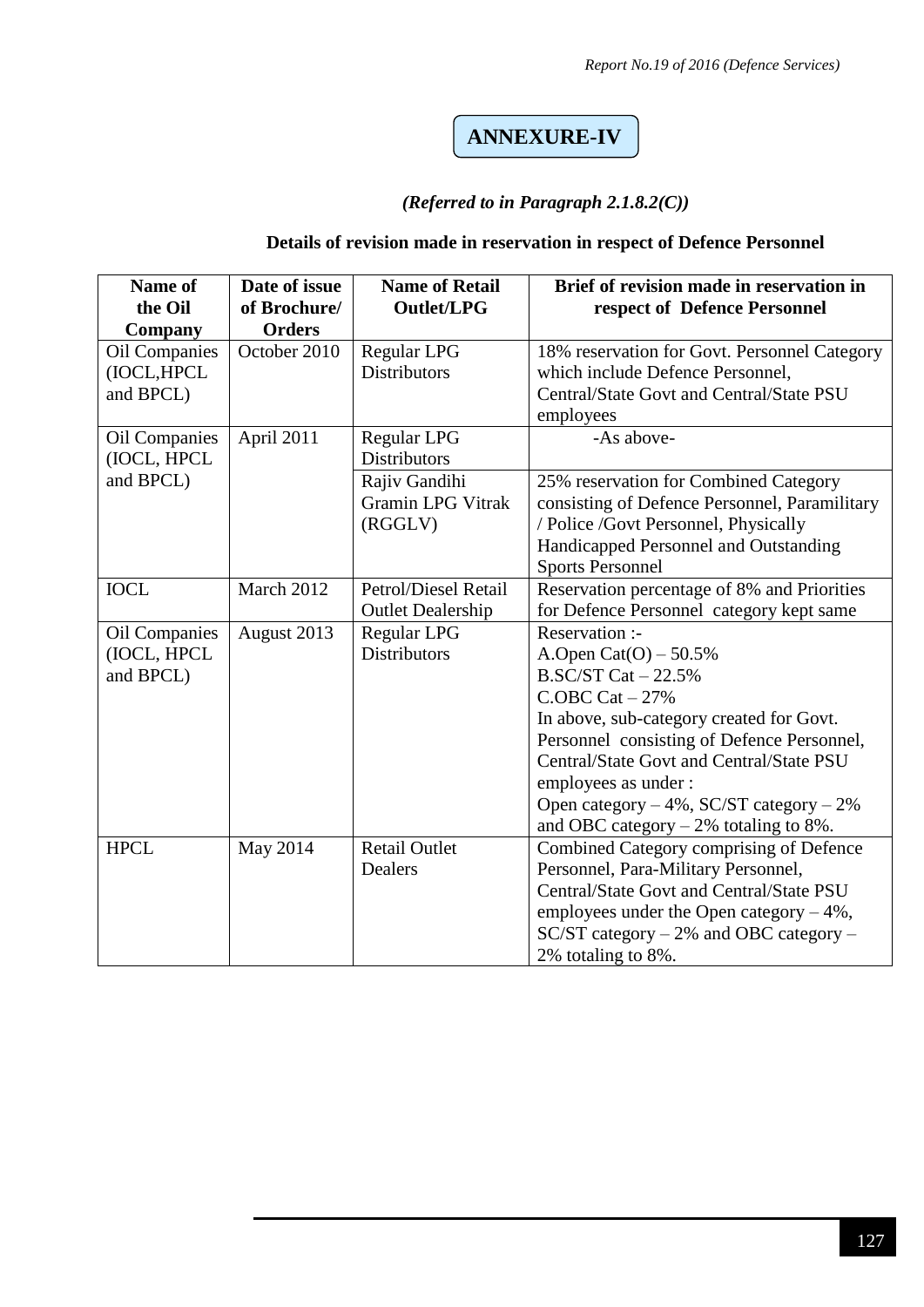# **ANNEXURE-V**

#### *(Referred to in Paragraph 2.1.8.2(C))*

#### **Details of Eligibility Certificates issued by DGR to the ESM/Widows/Dependents under Oil Products Agencies/LPG Distributorship Scheme**

| S.<br>No. | Name of the scheme          |            | No. of Eligibility Certificates issued by DGR<br>to the ESM / Widows / Dependents |      |            |      |  |  |
|-----------|-----------------------------|------------|-----------------------------------------------------------------------------------|------|------------|------|--|--|
|           |                             | 2010       | 2011                                                                              | 2012 | 2013       | 2014 |  |  |
|           | Petrol/Diesel Retail Outlet | 483        | 315                                                                               | 63   | <b>Nil</b> | 03   |  |  |
|           | Dealer (8 % Defence Quota)  |            |                                                                                   |      |            |      |  |  |
| 2.        | Regular LPG Distributorship | <b>Nil</b> | 42                                                                                | 52   | 138        | 59   |  |  |
|           | scheme (for Urban areas)    |            |                                                                                   |      |            |      |  |  |
| 3.        | Rajiv Gandhi Gramin LPG     | 50         | 60                                                                                | 32   | 10         | 03   |  |  |
|           | Vitran Yojna                |            |                                                                                   |      |            |      |  |  |
|           | Total                       | 533        | 417                                                                               | 147  | 148        | 65   |  |  |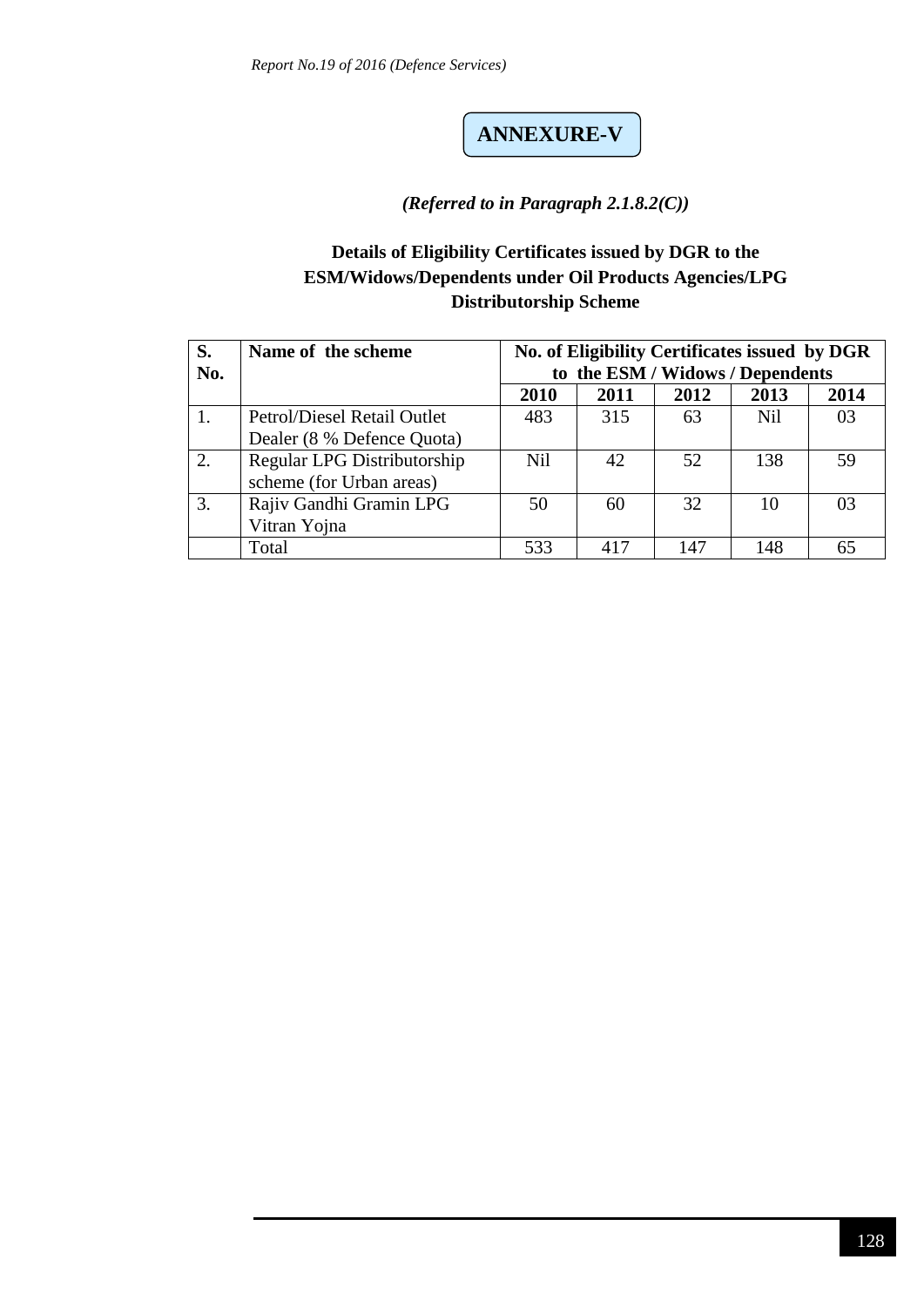## **ANNEXURE-VI**

#### *(Referred to in Paragraph 3.4)*

#### **Recovery at the instance of audit**

| Sl No          | <b>Unit/formation</b> |                 | Nature of over payment /                               | <b>Amount</b> | <b>Amount</b>    | <b>Amount</b> |
|----------------|-----------------------|-----------------|--------------------------------------------------------|---------------|------------------|---------------|
|                |                       |                 | non recovery                                           | objected      | accepted         | recovered     |
|                |                       |                 |                                                        | (amt in ₹)    | (amt in ₹)       | (amt in ₹)    |
| 1.             | PCDA HQ               | $\mathbf{i}$    | Recovery on a/c of                                     |               | <b>USD 74770</b> |               |
|                | New Delhi             |                 | delayed supplies of                                    |               | (3476805)        | 4650694       |
|                |                       |                 | equipments                                             |               |                  |               |
|                |                       | ii)             |                                                        |               | <b>USD 49604</b> |               |
|                |                       |                 |                                                        |               | (6932845)        | 6932845       |
|                |                       | iii)            |                                                        |               | SEK 40000.38     |               |
|                |                       |                 |                                                        |               | (363094)         | 363094        |
|                |                       | iv)             |                                                        |               | SEK496829.42     |               |
|                |                       |                 |                                                        |               | (4840360)        | 4839207       |
|                |                       | V)              |                                                        |               | USD31675.423     |               |
|                |                       |                 |                                                        |               | (1939656)        | 1939656       |
| $\overline{2}$ | CO Chennai            | i)              | Recovery of training<br>$\&$                           | 761200 \$     | 851805\$         |               |
|                |                       |                 | from<br>living<br>charges                              |               |                  |               |
|                |                       |                 | Ministry<br>of<br>External                             |               |                  |               |
|                | <b>PCDA SC Pune</b>   |                 | Affair. (1\$ conversion                                | 34254000      | 38331225         | 20478312      |
|                |                       | $\mathbf{ii}$   | applied is 1US $\$\ = \frac{1}{5}$ 45/-)               |               |                  |               |
|                |                       |                 | Recovery of Training &                                 | 266330072     | 266330072        | 290195350     |
|                |                       |                 | living charges from Min of                             |               |                  |               |
|                |                       |                 | <b>External Affairs</b>                                |               |                  |               |
| 3              | <b>CSD HO</b>         | $\mathbf{i}$    | Incorrect revision of rates                            |               | 858398           | 858398        |
|                | Mumbai                | $\overline{ii}$ | Irregularreimbursement of                              | 843369        | 444540           | 444540        |
|                |                       |                 | electric charges /license fee                          |               |                  |               |
|                |                       |                 | & excess payment of                                    |               |                  |               |
|                |                       |                 | deputation allowance                                   |               |                  |               |
|                |                       | iii)            | Re-imbursement of excess                               |               | 105600           | 105600        |
|                |                       |                 | telephone charges in r/o<br>landline/mobile connection |               |                  |               |
|                |                       |                 | at the residence of entitled                           |               |                  |               |
|                |                       |                 | officers                                               |               |                  |               |
|                |                       | iv)             | Recovery of difference in                              |               | 144339           | 144339        |
|                |                       |                 | rates from suppliers due to                            |               |                  |               |
|                |                       |                 | reduction in price with                                |               |                  |               |
|                |                       |                 | retrospective effect                                   |               |                  |               |
|                |                       | V)              | Under recovery from firm                               | 5025653       | 5025653          | 5025653       |
|                |                       |                 | due to incorrect raising of                            |               |                  |               |
|                |                       |                 | debit note                                             |               |                  |               |
|                |                       | $\rm vi)$       | Under recovery from firm                               | 1433951       | 1433951          | 1433951       |
|                |                       |                 | on account of price                                    |               |                  |               |
|                |                       |                 | reduction.                                             |               |                  |               |
|                |                       |                 |                                                        |               |                  |               |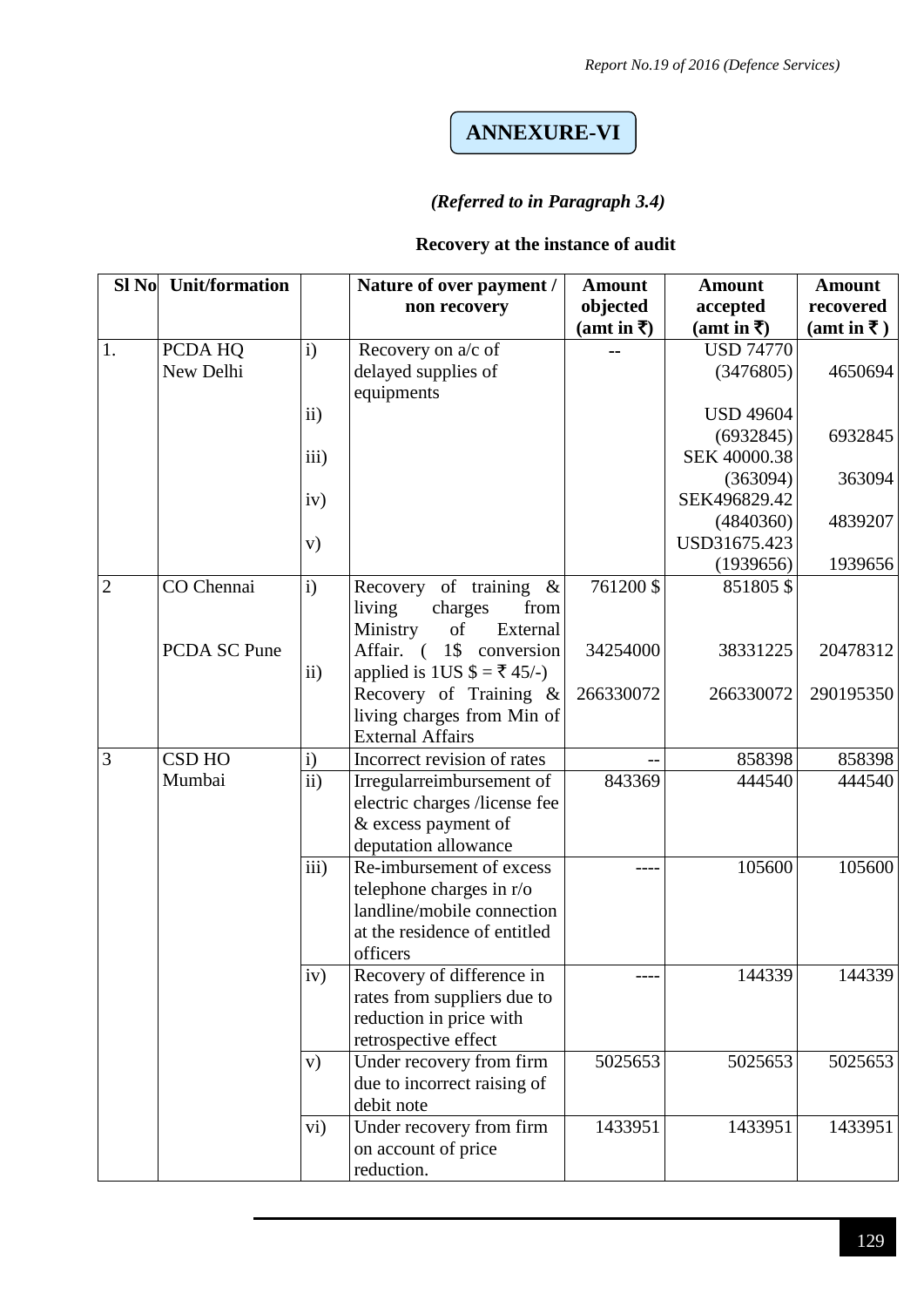| Sl No          | <b>Unit/formation</b> |               | Nature of over payment /        | <b>Amount</b> | <b>Amount</b> | <b>Amount</b> |
|----------------|-----------------------|---------------|---------------------------------|---------------|---------------|---------------|
|                |                       |               | non recovery                    | objected      | accepted      | recovered     |
|                |                       |               |                                 | (amt in ₹)    | (amt in ₹)    | (amt in ₹)    |
|                |                       | vii)          | Revision of price and non       | 388031        | 388031        | 388031        |
|                |                       |               | recovery of difference in       |               |               |               |
|                |                       |               | rates                           |               |               |               |
|                |                       | viii)         | Undue benefit to firm due       | 10317153      | 884416        | 884416        |
|                |                       |               | to non revision of prices       |               |               |               |
|                |                       |               | with retrospective effect       |               |               |               |
|                |                       | ix)           | Delay in ratification of        |               | 204804        | 204804        |
|                |                       |               | provisional price reduction     |               |               |               |
|                |                       |               | (M/s Pernod Ricard India        |               |               |               |
|                |                       |               | Pvt Ltd Mumbai)                 |               |               |               |
|                |                       | $\mathbf{x})$ | Re-introduction of item in      | 347325        | 347325        | 347325        |
|                |                       |               | CSD at reduced price            |               |               |               |
|                |                       | xi)           | Recovery on a/c of non          |               | 184350        | 184350        |
|                |                       |               | extension of reduced price      |               |               |               |
|                |                       |               | to CSD, delay in                |               |               |               |
|                |                       |               | ratification on price           |               |               |               |
|                |                       |               | reduction, TA DA                |               |               |               |
|                |                       |               | adjustment bills,               |               |               |               |
|                |                       |               | irregularities in usage of      |               |               |               |
|                |                       |               | staff car & irregular           |               |               |               |
|                |                       |               | payment compensatory            |               |               |               |
|                |                       |               | allowances.                     |               |               |               |
| $\overline{4}$ | PCDA(O) Pune          | $\mathbf{i}$  | Recovery on a/c of              | 912068        | 866380        | 669396        |
|                |                       |               | Irregular payment of            |               |               |               |
|                |                       |               | <b>Transportation Allowance</b> |               |               |               |
|                |                       | ii            | of<br>Recovery<br>a/c<br>on     | 726373        | 589240        | 584674        |
|                |                       |               | of<br>Irregular<br>payment      |               |               |               |
|                |                       |               | Qualification Grant.            |               |               |               |
|                |                       | iii           | of<br>a/c<br>Recovery<br>on     | 406622        | 360421        | 346942        |
|                |                       |               | of<br>irregular<br>payment      |               |               |               |
|                |                       |               | Education<br>Children           |               |               |               |
|                |                       |               | allowance                       |               |               |               |
|                |                       | iv            | a/c<br>of<br>Recovery<br>on     | 4281222       | 4012889       | 4012889       |
|                |                       |               | encashment of leave/LTC         |               |               |               |
|                |                       | $\mathbf{V}$  | Recovery on a/c of other        | 3954497       | 3920436       | 3851092       |
|                |                       |               | allowance                       |               |               |               |
| 5              | <b>CDA</b>            | $\mathbf{i}$  | Non-recovery<br>of              | 297430        | 297430        | 297430        |
|                | Secunderabad          |               | Liquidated damages.             |               |               |               |
|                |                       | $\mathbf{ii}$ | Recovery of Interest on         | 2411929       | 2465718       | 1535653       |
|                |                       |               | Mobilization Advance.           |               |               |               |
|                |                       | iii)          | of<br>a/c<br>Recovery<br>on     | 107039        | 107570        | 107570        |
|                |                       |               | liquidated<br>damages/          |               |               |               |
|                |                       |               | overpayment<br>the<br>to        |               |               |               |
|                |                       |               | supplier/ amenity grant         |               |               |               |
| 6.             | PCDA SC Pune          | $\mathbf{i}$  | Recovery of LTC/Down            | 107978        | 109128        | 109128        |
|                |                       |               | time payment/TDS on             |               |               |               |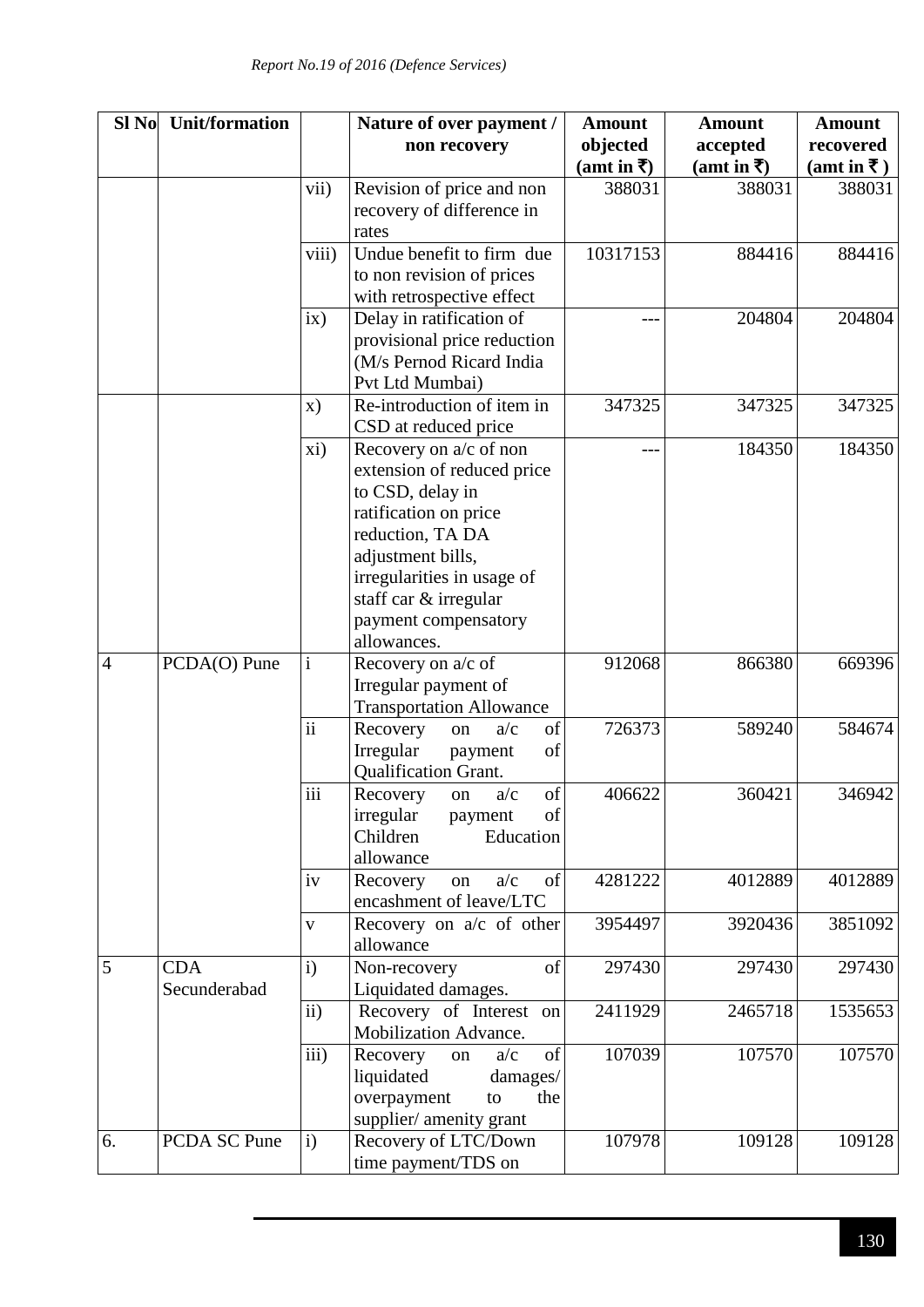| Sl No   | <b>Unit/formation</b>          |                   | Nature of over payment /        | <b>Amount</b> | <b>Amount</b> | <b>Amount</b>                       |
|---------|--------------------------------|-------------------|---------------------------------|---------------|---------------|-------------------------------------|
|         |                                |                   | non recovery                    | objected      | accepted      | recovered                           |
|         |                                |                   |                                 | (amt in ₹)    | (amt in ₹)    | $(amt in \overline{\mathbf{\tau}})$ |
|         |                                |                   | Professional                    |               |               |                                     |
|         |                                |                   | Tax/Overpayment of VAT          |               |               |                                     |
| 7(i)    | <b>DIAT</b> Pune               | $\mathbf{i}$      |                                 |               | 106228        | 106228                              |
| 7(ii)   | <b>MIRC</b>                    | $\overline{ii}$ ) |                                 | 96855         | 87929         | 87929                               |
|         | Ahmednagar                     |                   | Non Recovery of Taxes           |               |               |                                     |
| 7(iii)  | <b>CEPZ</b> Pune               | $\overline{iii}$  |                                 | 38387         | 38387         | 38387                               |
| 7(iv)   | <b>GE</b> Kamptee              | iv)               |                                 | 16425         | 16425         | 16425                               |
| 8(i)    | <b>HEMRL</b> Pune              | $\mathbf{i}$      |                                 | 89504         | 89504         | 89504                               |
|         |                                |                   |                                 |               |               |                                     |
| 8(ii)   | CE(Fy)                         | ii)               | Overpayment of                  | 18720         | 18720         | 18720                               |
|         | Hyderabad                      |                   | <b>Transportation Allowance</b> |               |               |                                     |
| 8(iii)  | <b>Supply Depot</b>            | $\overline{iii}$  |                                 | 10076         | 10076         | 10076                               |
|         | (ASC) Jamnagar                 |                   |                                 |               |               |                                     |
| 8(iv)   | GE(N) Pune                     | iv)               |                                 | 9592          | 5056          | 5056                                |
| 9(i)    | <b>RCI</b> Hyderabad           | $\mathbf{i}$      |                                 | 62640         | 2077792       | 1704224                             |
| 9(ii)   |                                | $\overline{ii}$   |                                 | 2232047       | 811250        | 811250                              |
| 9(iii)  | <b>HEMRL</b> Pune              | $\overline{iii}$  |                                 | 77256         | 55886         | 55,886                              |
| 9(iv)   | <b>VRDE</b>                    | iv)               | Over payment of Pay and         | 18812         | 17165         | 17165                               |
|         | Ahmednagar<br><b>DIAT</b> Pune |                   | Allowances                      | 6265          | 6265          | 6265                                |
| 9(v)    |                                | V)                |                                 |               |               | 58560                               |
| 9(vi)   | CCE(R&D)<br>Secunderabad       | vi)               |                                 | 3360          | 58560         |                                     |
| 10(i)   | CCE(R&D)                       | $\mathbf{i}$      |                                 |               | 102342        | 102342                              |
|         | Secunderabad                   |                   |                                 |               |               |                                     |
| 10(ii)  | <b>HQ Arty Centre</b>          | $\overline{ii}$ ) |                                 |               | 231138        | 231138                              |
|         | Hyderabad                      |                   |                                 |               |               |                                     |
| 10(iii) | HQ 2 STC Goa                   | iii)              |                                 | 943180        | 943180        | 915121                              |
| 10(iv)  | PAO GREF Pune                  | iv)               | Non recovery of other           | 30964         | 23988         | 23988                               |
| 10(v)   | PAO (ORs)                      | V)                | allowances                      |               |               |                                     |
|         | <b>Guards Kamptee</b>          |                   |                                 |               | 10653         | 10653                               |
| 11(i)   | <b>MIRC</b>                    | i)                |                                 | 58678         | 65098         | 65098                               |
|         | Ahmednagar                     |                   |                                 |               |               |                                     |
| 11(ii)  | <b>MCEME</b>                   | $\mathbf{ii}$     |                                 |               | 45892         | 45892                               |
|         | Secunderabad                   |                   |                                 |               |               |                                     |
| 11(iii) | <b>HQrs Arty Centre</b>        | iii)              | Miscelleneous Recovery          | 4483          | 4483          | 4483                                |
|         | Hyderabad                      |                   |                                 |               |               |                                     |
| 11(iv)  | $CDA$ ( $R&D$ )                | iv)               |                                 |               | 5316          | 5318                                |
|         | Hyderabad                      |                   |                                 |               |               |                                     |
| 12      | PAO GREF Pune                  |                   | Irregular payment of            | 63247         | 63247         | 69752                               |
|         |                                |                   | Transportation                  |               |               |                                     |
|         |                                |                   | allowances/Field allowance      |               |               |                                     |
| 13      | PAO(ORs)                       |                   | Recovery on account of          | 70621         | 73382         | 73382                               |
|         | <b>EME</b>                     |                   | payment of CMFAA to             |               |               |                                     |
|         | Secunderabad                   |                   | personnel on resettlement       |               |               |                                     |
|         |                                |                   | course                          |               |               |                                     |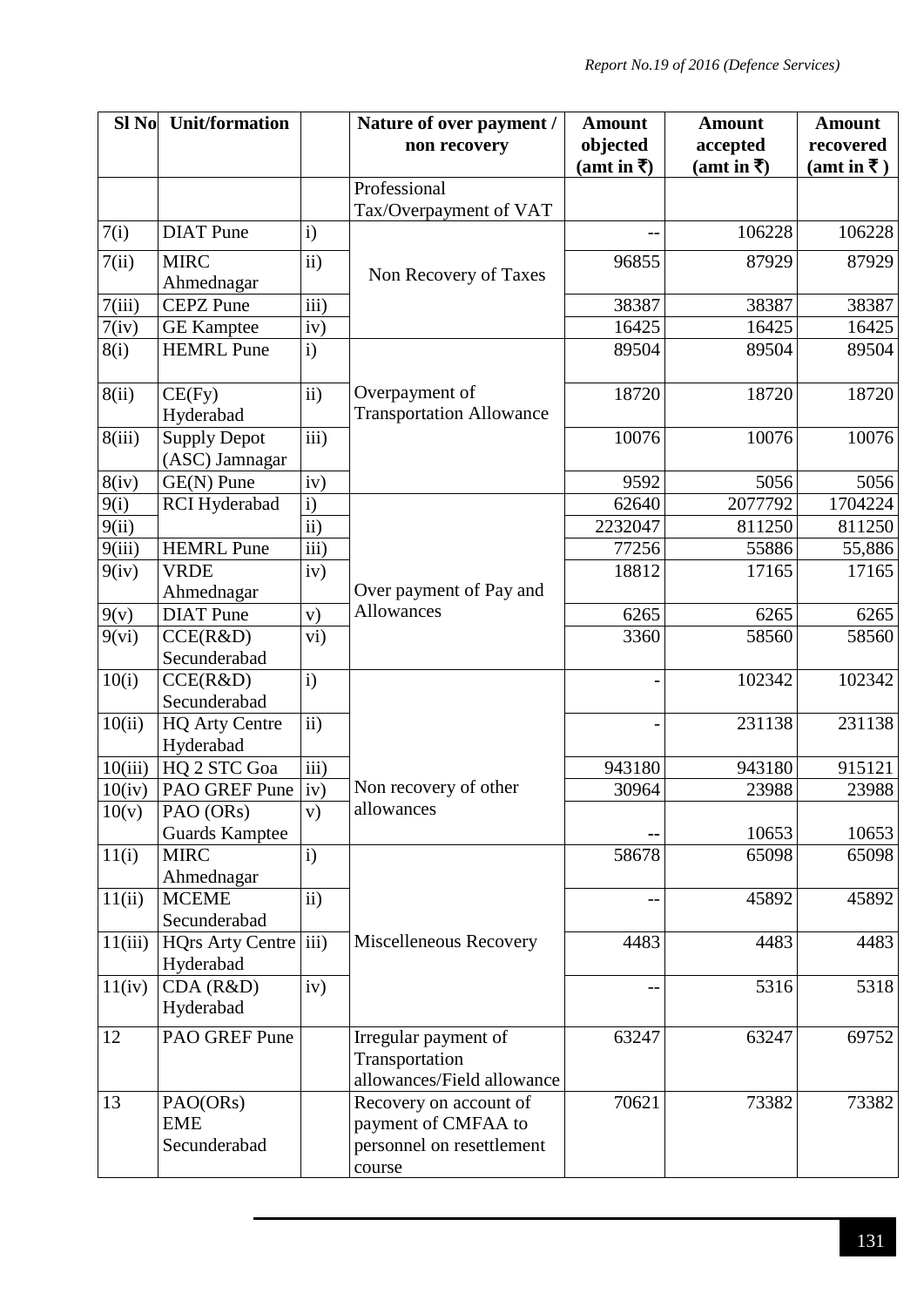|    | SI No Unit/formation | Nature of over payment /<br>non recovery  | <b>Amount</b><br>objected<br>(amt in ₹) | Amount<br>accepted<br>(amt in ₹) | Amount<br>recovered<br>(amt in ₹) |
|----|----------------------|-------------------------------------------|-----------------------------------------|----------------------------------|-----------------------------------|
| 14 | <b>DGMAP</b>         | Non accounting/<br>monitoring of interest |                                         | 3149380                          | 3149380                           |
|    | <b>Total</b>         |                                           | 335995824                               | 353082018                        | 358657561                         |

**Say** ` **35.87 Crore**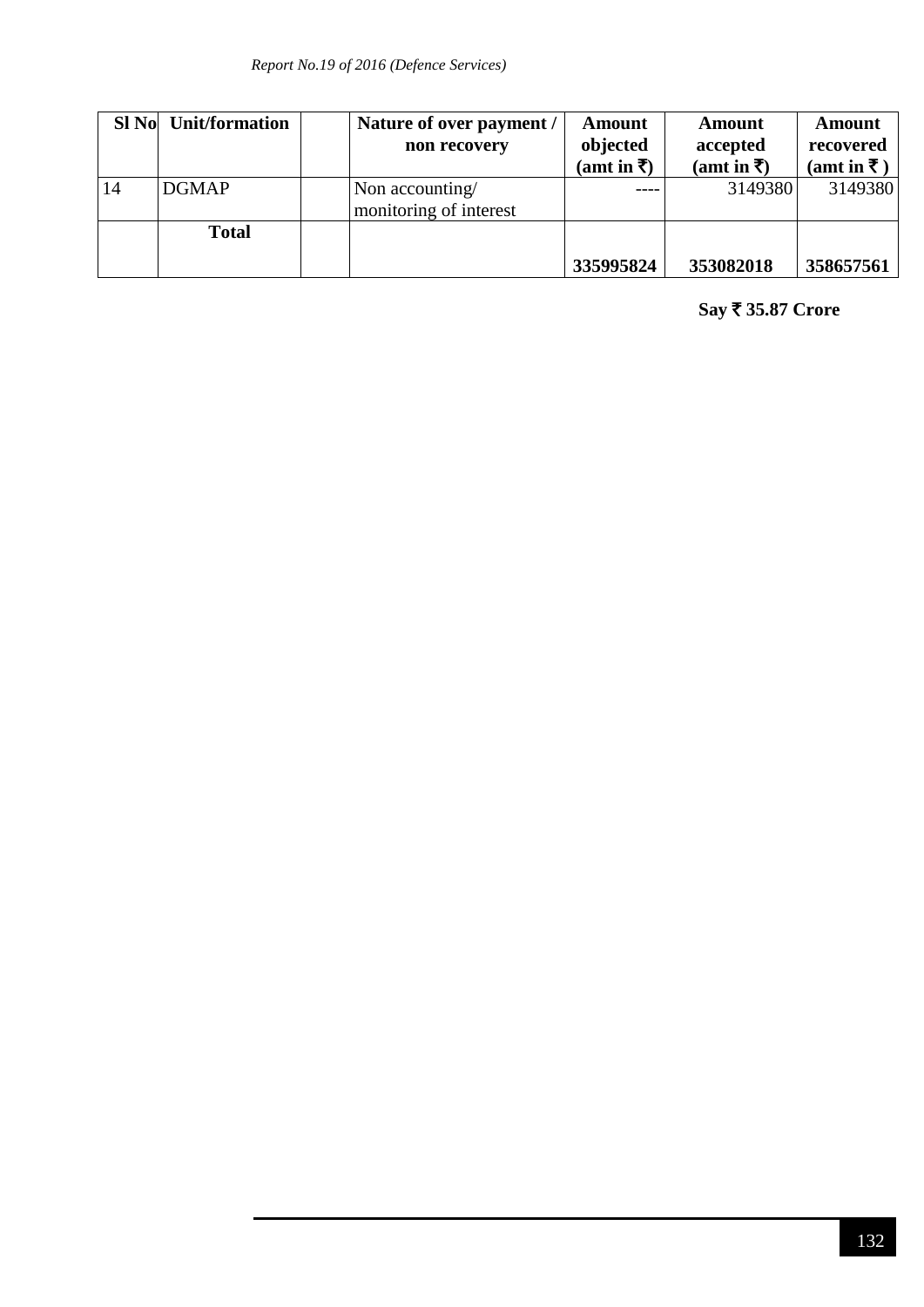### **ANNEXURE-VII**

#### *(Referred to in Paragraph 3.4)*

#### **Savings at the instance of Audit**

| <b>SI</b><br>N <sub>0</sub> | Unit/formati<br>on                              | Nature of irregularity pointed out<br>by audit                                                                          | <b>Remedial measures</b><br>taken by units                   | <b>Amount</b><br>involved<br>( ₹ in<br>lakh) |
|-----------------------------|-------------------------------------------------|-------------------------------------------------------------------------------------------------------------------------|--------------------------------------------------------------|----------------------------------------------|
| $\mathbf{1}$                | <b>HQrs</b> Andhra<br>Sub Area,<br>Secunderabad | Inclusion of special Item of work<br>resulting in exceeding the Financial<br>Powers delegated to GOC Andhra<br>Sub Area | A/A cancelled                                                | 8.00                                         |
| $\overline{2}$              | GE(S)<br>Secunderabad                           | Sanctioning of work as authorized<br>instead of special item of work                                                    | A/A cancelled                                                | 1.99                                         |
|                             |                                                 | Irregular sanction for provision of<br>additional Dining Hall                                                           | A/A cancelled                                                | 1.49                                         |
| 3                           | GE Panaji                                       | Provision of road without approval<br>of GOC-in-C                                                                       | A/A cancelled                                                | 1.97                                         |
| $\overline{4}$              | <b>HQrs Pune</b><br>Sub Area                    | Irregular sanction for provision of<br>store shelter at SSTA & Sport<br>Complex                                         | Sanction cancelled                                           | 14.64                                        |
|                             |                                                 | Irregular sanction for provision of<br>Two 16 Mtr High MAST Light at<br>SSTA & Sport Complex                            | Sanction cancelled                                           | 9.51                                         |
|                             |                                                 | Irregular provision of security wall<br>230 Mtr along north side of SSTA<br>& Sport Complex                             | Sanction cancelled                                           | 14.79                                        |
| 5                           | PCDA(SC)<br>Pune                                | Irregular sanction for provision of<br>Chain link fencing near Guard Post<br>No. 2 at COD Mumbai                        | A/A cancelled                                                | 1.99                                         |
|                             |                                                 | Irregular sanction for provision of<br>security fencing behind main office<br>of 414 ASC Bn Marketing (TA)<br>Kamptee   | A/A cancelled                                                | 1.90                                         |
|                             |                                                 | Excess payment of CGEIS                                                                                                 | Amount restricted                                            | 0.22                                         |
| 6                           | PCDA(O)<br><b>PUNE</b>                          | Savings on account of Terminal<br><b>Gratuity Claims (Through PS)</b>                                                   | Claims amended                                               | 22.76                                        |
|                             |                                                 | Savings on account of Terminal<br><b>Gratuity Claims (Through TAOS)</b>                                                 | Claims amended                                               | 25.24                                        |
| 7.                          | <b>DRDL</b><br>Hyderabad                        | Savings on account of issue of Free<br><b>Issue Material (FIM)</b>                                                      | TPC recommendation<br>for revised supply<br>order cancelled. | 731.85                                       |
|                             |                                                 | Total                                                                                                                   |                                                              | 836.35                                       |

**Say ₹8.36 crore**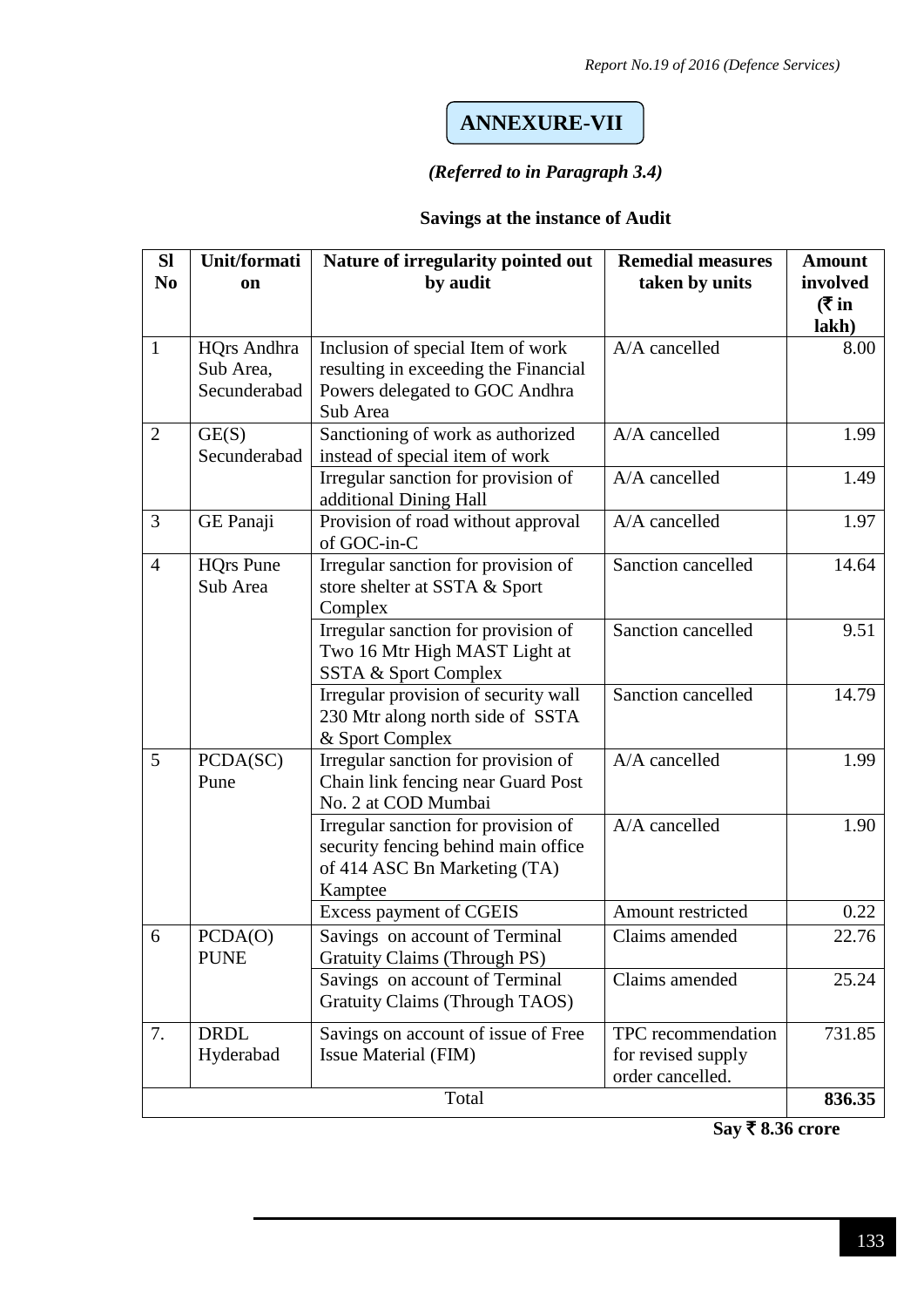### **ANNEXURE-VIII**

#### *(Referred to in Paragraph 3.4)*

#### **Adjustment in Annual Accounts at the instance of Audit**

| <b>Sl</b><br>N <sub>0</sub> | <b>Unit/form</b><br>ation      | Nature of irregularity pointed out by<br>audit                                                                                                                                                                                                                                                                                                                                                                                                                                                                             |                                                                            | <b>Remedial</b><br>measures<br>taken by<br>units        | <b>Amount</b><br>involved<br>( ₹ in<br>crore) | Net effect<br>of the<br>amount<br>involved<br>(ie. $50\%$ )<br>( ₹ in<br>Crore) |
|-----------------------------|--------------------------------|----------------------------------------------------------------------------------------------------------------------------------------------------------------------------------------------------------------------------------------------------------------------------------------------------------------------------------------------------------------------------------------------------------------------------------------------------------------------------------------------------------------------------|----------------------------------------------------------------------------|---------------------------------------------------------|-----------------------------------------------|---------------------------------------------------------------------------------|
| 1.                          | <b>CSD HO</b><br><b>MUMBAI</b> | Saving of a/c of amendment to Annual<br>Accounts for the year 2013-14 of CSD<br>Under provisioning of freight<br>charges, Office Expenses,<br>Sundry Creditors during the<br>year 2012-13<br><b>Overstatement of Assets</b><br>towards Closing Stock and<br>Recovery of VAT for the year<br>2012-13<br>Under provisioning of freight<br>charges, Office Expenses,<br>Sundry Creditors during the<br>year 2013-14<br><b>Overstatement of Assets</b><br>towards Closing Stock and<br>Recovery of VAT for the year<br>2013-14 | ₹42.42<br>crore<br>₹80.45<br>crore<br>₹ 104.88<br>crore<br>₹53.25<br>crore | Annual<br>Accounts<br>2013-14<br>amended<br>accordingly | 281.00                                        | 140.50                                                                          |
|                             |                                | <b>TOTAL</b>                                                                                                                                                                                                                                                                                                                                                                                                                                                                                                               | ₹ 281.00<br>crore                                                          |                                                         |                                               | 140.50                                                                          |

**Say** `**140.50 Crore**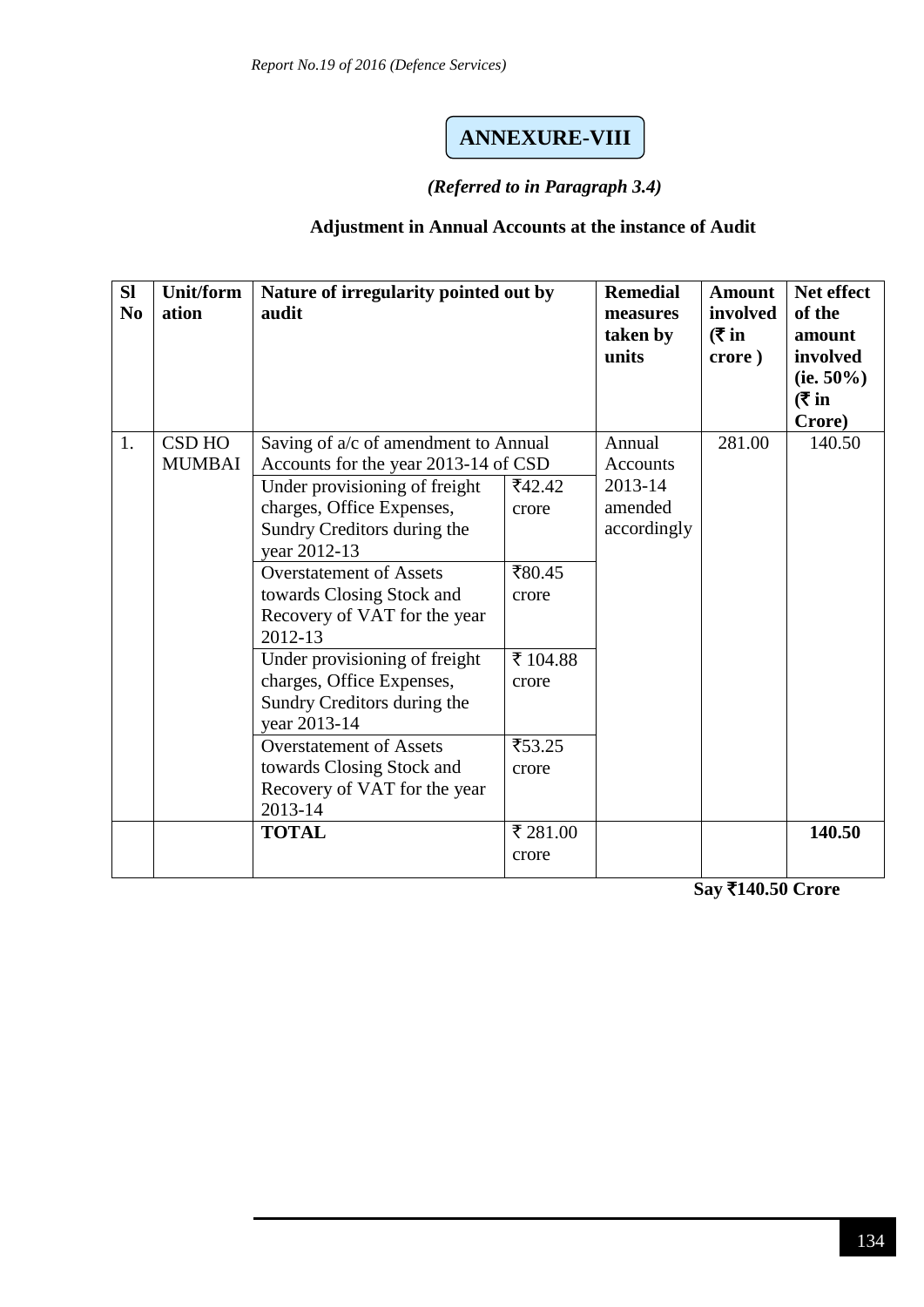### **ANNEXURE-IX**

#### *(Referred to in Paragraph 7.1.2)*

#### **Details of Cost of Production and Value of Issues**

|                           | M&C                                        | <b>WV&amp;E</b> | A&E         | AV          | <b>OEF</b>  | <b>Total</b> |
|---------------------------|--------------------------------------------|-----------------|-------------|-------------|-------------|--------------|
| <b>Cost of Production</b> |                                            |                 |             |             |             |              |
| 2012-13                   | 2363.68                                    | 3693.91         | 5285.98     | 3515.71     | 1113.16     | 15972.44     |
| 2013-14                   | 2286.95                                    | 3655.37         | 5517.54     | 2930.54     | 1246.27     | 15636.67     |
| 2014-15                   | 2518.20                                    | 4084.51         | 6017.46     | 2536.31     | 1319.25     | 16475.73     |
| VOI                       |                                            |                 |             |             |             |              |
| 2012-13                   | 2516.28                                    | 4109.93         | 5540.77     | 3836.42     | 1115.90     | 17119.30     |
| 2013-14                   | 2382.40                                    | 3966.44         | 5584.44     | 2926.91     | 1261.91     | 16122.10     |
| 2014-15                   | 2638.65                                    | 3937.18         | 6128.84     | 2519.04     | 1402.66     | 16626.37     |
|                           | Breakup of cost of 2014-15 (with % of COP) |                 |             |             |             |              |
| Material                  | 1177.50                                    | 2160.55         | 3900.75     | 1488.40     | 542.18      | 9269.38      |
|                           | (46.76%)                                   | $(52.90\%)$     | (64.82%)    | $(58.68\%)$ | $(41.10\%)$ | (56.26%)     |
| Labour                    | 311.29                                     | 493.87          | 536.10      | 260.70      | 357.27      | 1959.23      |
|                           | (12.36%)                                   | $(12.09\%)$     | $(8.91\%)$  | (10.28%)    | $(27.08\%)$ | (11.89%)     |
| Direct                    | 111.82                                     | 46.63           | 67.85       | 42.28       | 5.25        | 273.83       |
| Expense                   |                                            |                 |             |             |             |              |
|                           | $(4.44\%)$                                 | $(1.14\%)$      | (1.13%)     | (1.67%)     | $(0.40\%)$  | $(1.66\%)$   |
| <b>FOH</b>                | 635.39                                     | 945.20          | 1167.19     | 550.90      | 309.86      | 3608.54      |
|                           | (25.23%)                                   | (23.14%)        | $(19.40\%)$ | (21.72%)    | (23.49%)    | $(21.90\%)$  |
| <b>VOH</b>                | 282.20                                     | 438.26          | 345.57      | 194.03      | 104.69      | 1364.75      |
|                           | $(11.21\%)$                                | (10.73%)        | $(5.74\%)$  | $(7.65\%)$  | $(7.94\%)$  | $(8.28\%)$   |
| Total                     | 2518.20                                    | 4084.51         | 6017.46     | 2536.31     | 1319.25     | 16475.73     |
| <b>Inventory position</b> |                                            |                 |             |             |             |              |
| Stores in<br>hand         | 530.86                                     | 1055.61         | 2489.52     | 1662.59     | 167.08      | 5905.66      |
| <b>WIP</b>                | 441.37                                     | 901.82          | 1206.03     | 1186.31     | 81.41       | 3816.94      |
| Finished                  |                                            |                 |             |             |             |              |
| <b>Stock</b>              | 338.80                                     | 373.53          | 234.01      | 704.69      | 47.27       | 1698.30      |
| Stores in                 |                                            |                 |             |             |             |              |
| transit                   | 59.06                                      | 177.18          | 527.73      | 121.17      | 1.37        | 886.51       |
| Total                     | 1370.09                                    | 2508.14         | 4457.29     | 3674.76     | 297.13      | 12307.41     |

*Source : Annual Accounts of the Ordnance Factories for the year 2014-15*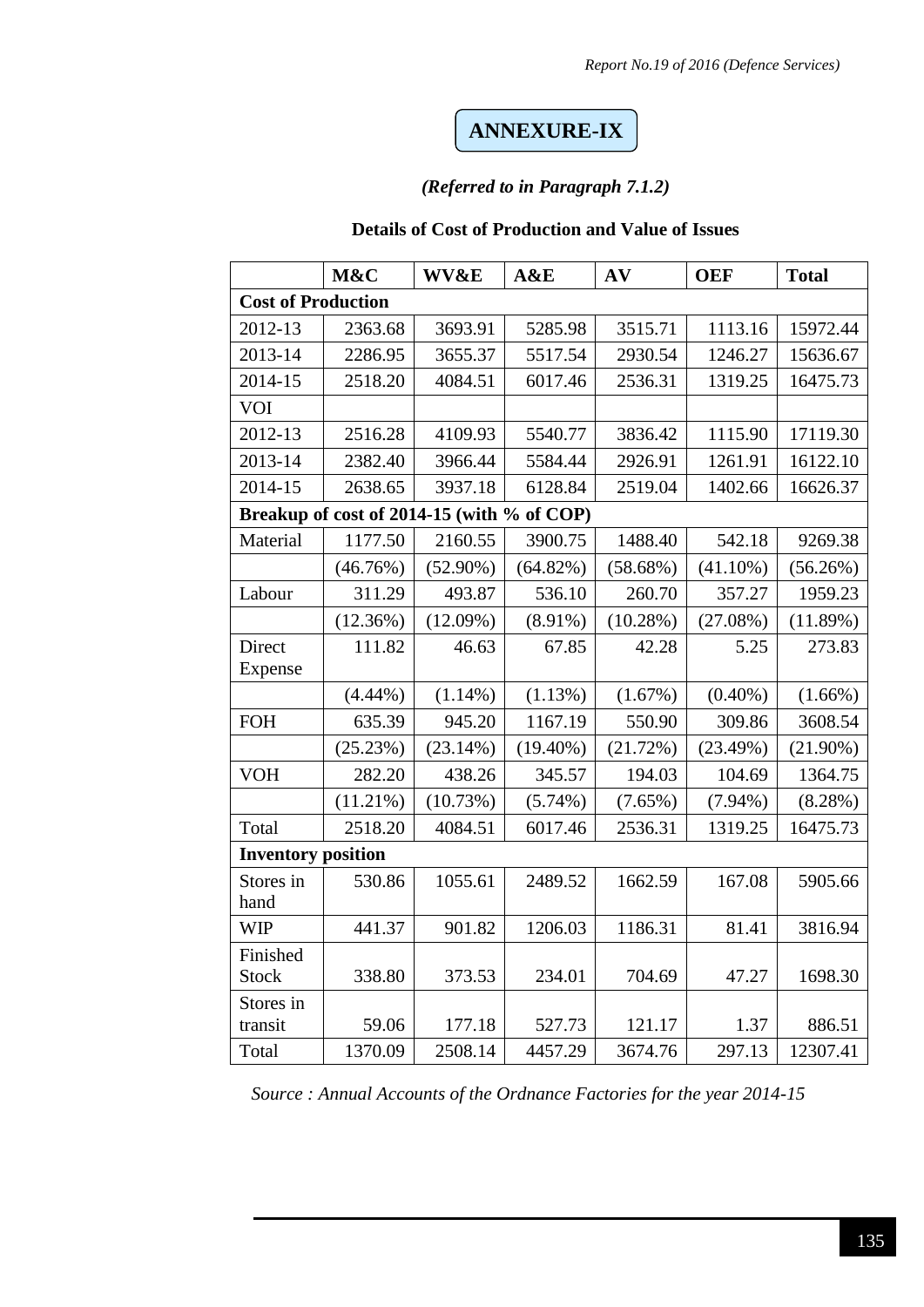# **ANNEXURE-X**

#### *(Refer to Para 8.1.2)*

#### **Details of Contract Concluded with DPSUs**

| SI.<br>N <sub>0</sub> | <b>Contreat for</b>                                                                                  | Date of<br><b>Contract</b> | Name of<br>the DPSU             | Qty                         | Cost (₹in<br>crore) | <b>PDC</b>                  |
|-----------------------|------------------------------------------------------------------------------------------------------|----------------------------|---------------------------------|-----------------------------|---------------------|-----------------------------|
| $\mathbf{1}$          | <b>Advanced Light Helicopter</b><br>(Weapon Syatem<br>Integrated)                                    | 26-Dec-07                  | M/s HAL                         | 60                          | 6257.69             | 31 March 2016               |
| $\overline{2}$        | <b>KONKURS-Missile</b>                                                                               | 28-Mar-08                  | M/s BDL                         | 15140                       | 1377.49             | 31 March 2012               |
| 3                     | Transportable Satellite<br>Terminal (TST) for Strike<br>Corps(KU Band)                               | $4-Jun-09$                 | M/s BEL                         | 30                          | 36.2                | 30 June 2010                |
| $\overline{4}$        | Instant Fire detection &<br>supression system (IFDSS)<br>for BMP-2/2k                                | 22-Feb-10                  | M/s BEL                         | 2551                        | 187.83              | 29 February 2012            |
| 5                     | Surveillance and Jamming<br>(SUJAV) System                                                           | 31-Mar-10                  | M/s BEL                         | 6                           | 99.68               | 30 September<br>2011        |
| 6                     | <b>Battale Field Surveillance</b><br>Radar (BFSR) Short Range<br>(SR)                                | 9-Nov-09                   | M/s BEL                         | 177                         | 74.5                | 11 August 2010              |
| $\overline{7}$        | <b>Battale Field Surveillance</b><br>Radar(BFSR) Medium<br>Range (MR), Meter Mast &<br>HMV for Armr. | 30-Mar-10                  | M/s<br>BEL & M/s<br><b>BEML</b> | $15+15+15$                  | 46.8                | For BFSR 29<br>march 2011   |
| 8                     | Modification to Limited<br>Series Production (LSP)<br>series of Sarvatra Bridge<br>System            | $26$ -Jul-10               | M/s<br><b>BEML</b>              | 4                           | 12.27               | 20 October 2011             |
| 9                     | <b>STSU</b> for MCCS                                                                                 | $15$ -Dec-10               | M/s BEL                         | 5000                        | 10.77               | 14 April 2011               |
| 10                    | 3 Dimensional Tactical<br>Control (3D TC) Radar                                                      | 23-Mar-11                  | M/s BEL                         | 29                          | 1438.69             | 31 May 2014                 |
| 11                    | Schilka Upgrade                                                                                      | 25-Mar-11                  | M/s BEL                         | 48                          | 748.19              | within 42 months<br>of BPC  |
| 12                    | <b>AKASH Weapon System</b>                                                                           | $23-Mar-11$                | M/s BDL                         | $\overline{2}$<br>Regiments | 14180.46            | 2013-19                     |
| 13                    | Battalefield Surveillance<br>Syatem (BSS) Phase -2<br>(Project Sanjay)                               | $28$ -Mar-11               | $M/s$ BEL                       | 86                          | 2539                | 28 February 2013            |
| 14                    | Command Information $&$<br>Decision Support System<br>(CIDSS) Phase-2 (Project<br>SAMVAHAK)          | 25-Mar-11                  | M/s BEL                         | 171                         | 905                 | 24 September<br>2013        |
| 15                    | <b>Armoured Recovery</b><br>Vehicle (ARV) WZT-3<br>class                                             | 31-Oct-11                  | M/s<br><b>BEML</b>              | 204                         | 1400.85             | 30/10/2012 to<br>30/08/2014 |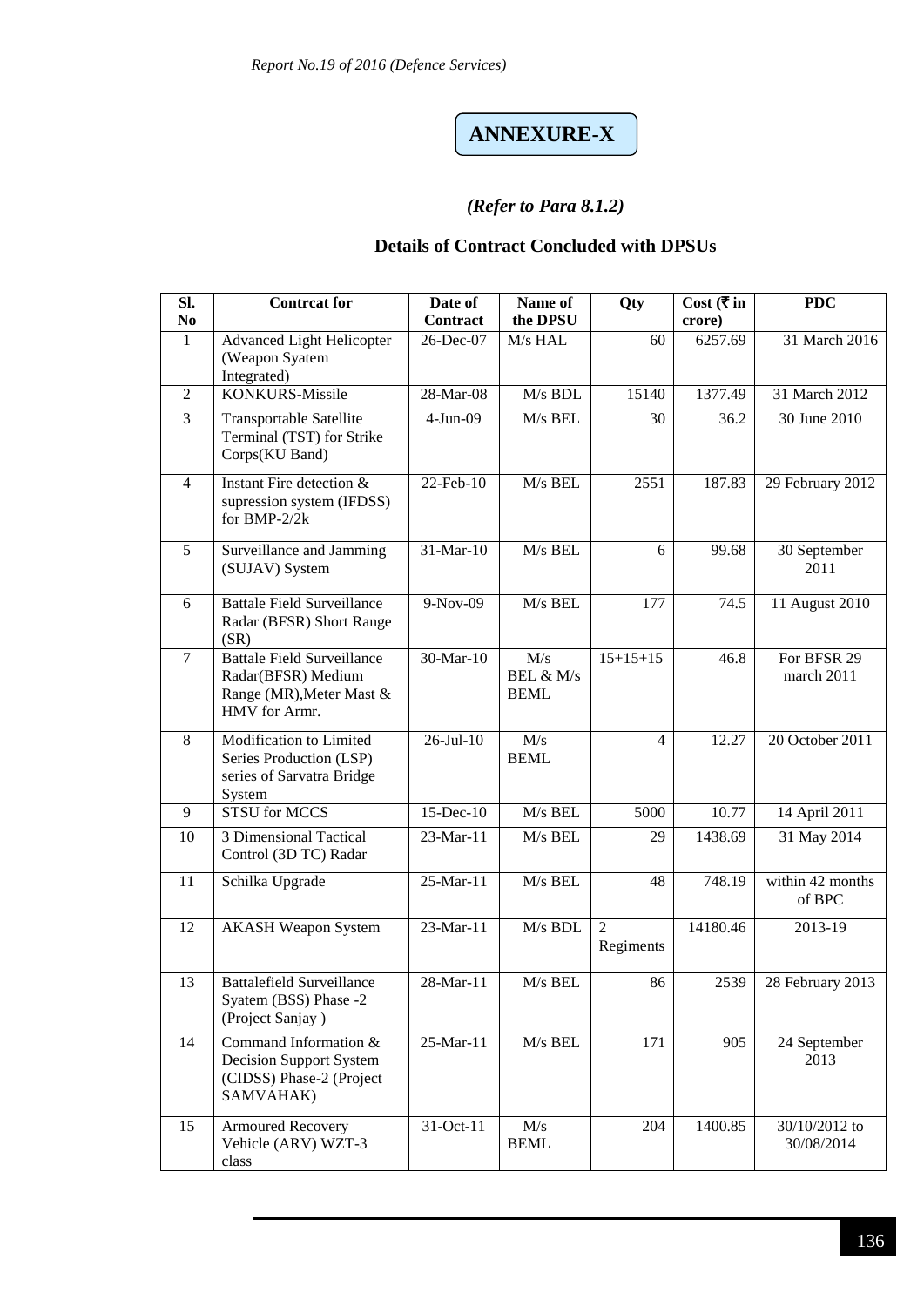| SI.            | <b>Contreat for</b>                                               | Date of          | Name of            | Qty | Cost (₹ in | <b>PDC</b>                 |
|----------------|-------------------------------------------------------------------|------------------|--------------------|-----|------------|----------------------------|
| N <sub>0</sub> |                                                                   | Contract         | the DPSU           |     | crore)     |                            |
| 16             | <b>Fwd Observer Simulators</b>                                    | $29$ -Feb-       | $M/s$ BEL          | 50  | 20.61      | 28 February 2013           |
|                |                                                                   | 12               |                    |     |            |                            |
| 17             | Low Intensity Conflict<br>(LIC) Electronic Warfare<br>(EW) System | $12 -$ Jul $-11$ | $M/s$ BEL          |     | 188        | 12 January 2013            |
| 18             | Sarvatra Bridge                                                   | $26$ -Mar-12     | M/s<br><b>BEML</b> | 22  | 573.98     | Within 24 months<br>of BPC |
| Total          |                                                                   |                  |                    |     | 30098.01   |                            |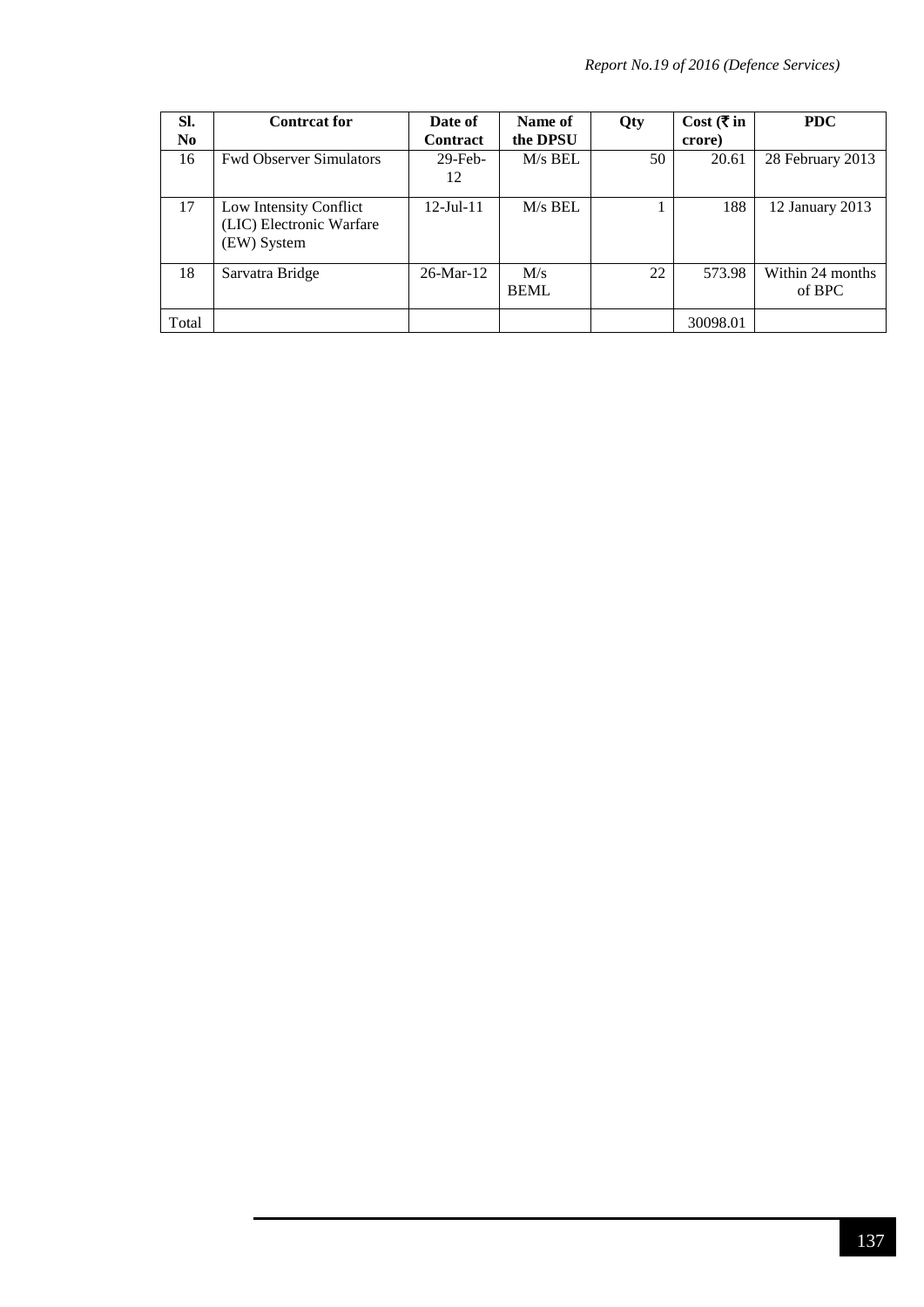## *.5* **ANNEXURE-XI**

### *(Referred to in Paragraph 8.1.5)*

| SI.            | <b>Weapons &amp; Equipment</b>    | Date of         | <b>PDC</b>       | <b>Present Position (as of</b> | Delay in  | Cost of         | <b>Payment</b> | <b>Payment</b> |
|----------------|-----------------------------------|-----------------|------------------|--------------------------------|-----------|-----------------|----------------|----------------|
| N <sub>0</sub> |                                   | <b>Contract</b> |                  | <b>July 2015</b> )             | supply    | <b>Contract</b> | made (in       | (in            |
|                |                                   |                 |                  |                                | (months)  | ( ₹ in          | crores)        | percent)       |
|                |                                   |                 |                  |                                |           | crore)          |                |                |
| $\mathbf{1}$   | <b>Advanced Light Helicopter</b>  | 26-Dec-07       | 31 March 2016    | 7 Out of 60 ALH has            | No supply | 6257.69         | 3550.85        | 56.74          |
|                | (Weapon Syatem                    |                 |                  | been deliverd by the           |           |                 |                |                |
|                | Integrated)                       |                 |                  | vendor, but not a single       |           |                 |                |                |
|                |                                   |                 |                  | has been accepted by           |           |                 |                |                |
|                |                                   |                 |                  | Army.                          |           |                 |                |                |
| $\overline{2}$ | KONKURS-Missile                   | 28-Mar-08       | 31 March 2012    | 11285 qty supplied till        | 48 months | 1377.49         | 1233.13        | 89.52          |
|                |                                   |                 |                  | July 2015 . PDC                |           |                 |                |                |
|                |                                   |                 |                  | extended to March              |           |                 |                |                |
|                |                                   |                 |                  | 2016                           |           |                 |                |                |
| 3              | <b>Transportable Satellite</b>    | $4-Jun-09$      | 30 June 2010     | ATP in progress as of          | No supply | 36.2            | 23.18          | 64.03          |
|                | Terminal (TST) for Strike         |                 |                  | <b>July 2015</b>               |           |                 |                |                |
|                | Corps(KU Band)                    |                 |                  |                                |           |                 |                |                |
| $\overline{4}$ | Instant Fire detection &          | $22$ -Feb-10    | 29 February 2012 | delivery completed by          | No delay  | 187.83          | 161.04         | 85.74          |
|                | supression system (IFDSS)         |                 |                  | February 2012                  |           |                 |                |                |
|                | for BMP- $2/2k$                   |                 |                  |                                |           |                 |                |                |
| 5              | Surveillance and Jamming          | $31$ -Mar-10    | 30 September     | all systems delivered          | 19 months | 99.68           | 83.29          | 83.56          |
|                | (SUJAV) System                    |                 | 2011             | and commisioned by             |           |                 |                |                |
|                |                                   |                 |                  | April 2013.                    |           |                 |                |                |
| 6              | <b>Battale Field Surveillance</b> | $9-Nov-09$      | 11 August 2010   | Delivery completed by          | 36 months | 74.5            | 83.94          | 112.67         |
|                | Radar (BFSR) Short Range          |                 |                  | August 2013.                   |           |                 |                |                |
|                | (SR)                              |                 |                  |                                |           |                 |                |                |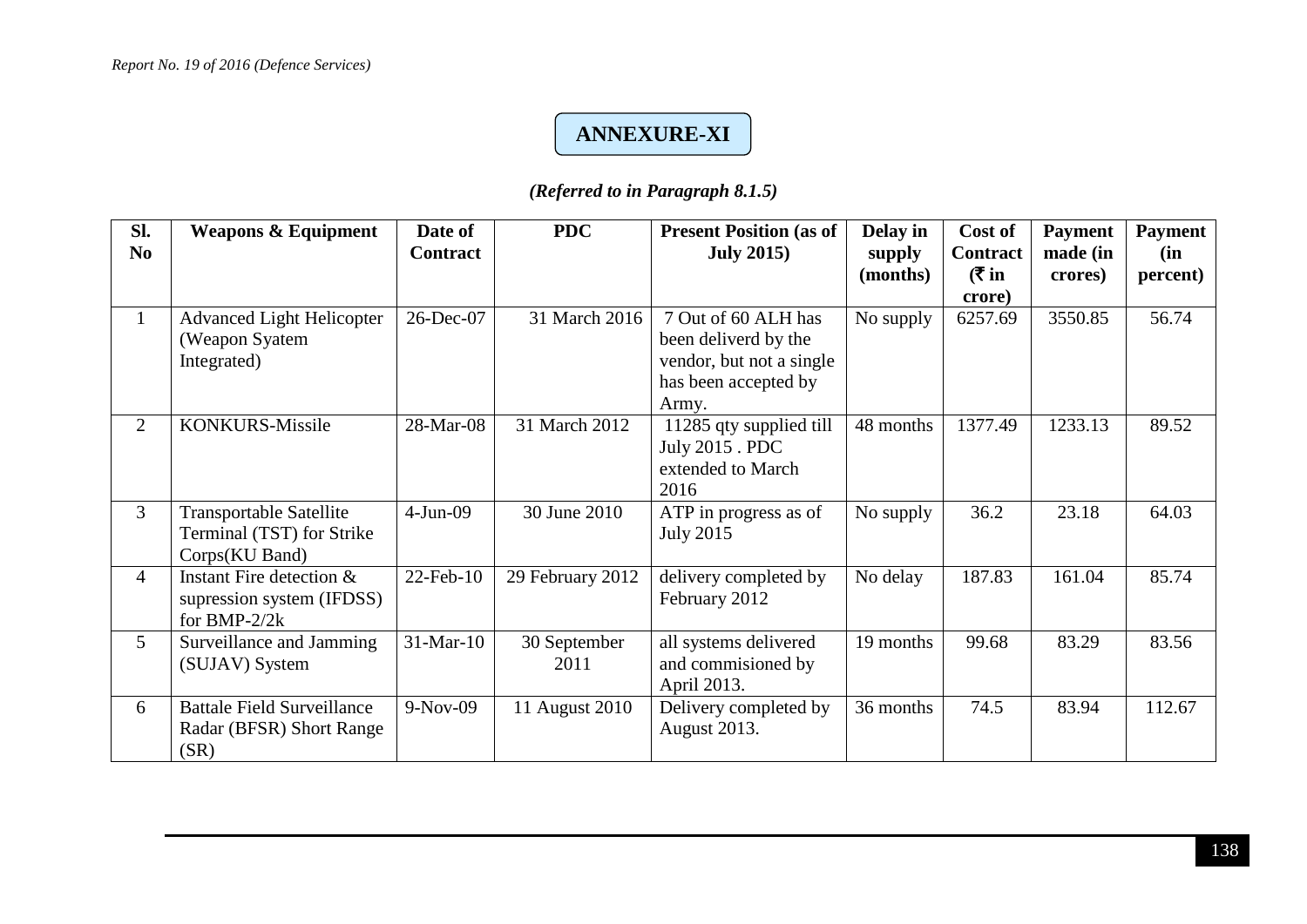| SI.<br>N <sub>0</sub> | <b>Weapons &amp; Equipment</b>                                                                       | Date of<br>Contract | <b>PDC</b>                 | <b>Present Position (as of</b><br><b>July 2015</b> )                                                                                                                                       | Delay in<br>supply   | Cost of<br><b>Contract</b> | <b>Payment</b><br>made (in | <b>Payment</b><br>(in |
|-----------------------|------------------------------------------------------------------------------------------------------|---------------------|----------------------------|--------------------------------------------------------------------------------------------------------------------------------------------------------------------------------------------|----------------------|----------------------------|----------------------------|-----------------------|
|                       |                                                                                                      |                     |                            |                                                                                                                                                                                            | (months)             | ( ₹ in<br>crore)           | crores)                    | percent)              |
| $\overline{7}$        | <b>Battale Field Surveillance</b><br>Radar(BFSR) Medium<br>Range (MR), Meter Mast &<br>HMV for Armr. | 30-Mar-10           | For BFSR 29<br>march 2011  | Supply completed by<br>BEL but yet to be<br>mounted on TATRA<br>HMV.                                                                                                                       | No delay             | 46.8                       | 40.02                      | 85.51                 |
| 8                     | Modification to Limited<br>Series Production (LSP)<br>series of Sarvatra Bridge<br>System            | $26$ -Jul-10        | 20 October 2011            | Delivery completed in<br>June 2015                                                                                                                                                         | 44 months            | 12.27                      | 7.54                       | 61.45                 |
| 9                     | <b>STSU</b> for MCCS                                                                                 | $15$ -Dec- $10$     | 14 April 2011              | delivery was yet to<br>commence.                                                                                                                                                           | No supply            | 10.77                      | 0.93                       | 8.64                  |
| 10                    | 3 Dimensional Tactical<br>Control (3D TC) Radar                                                      | 23-Mar-11           | 23 May 2014                | BPC was accorded in<br>February 2014 and<br>seven radar delivered.                                                                                                                         | 24 months<br>in FOPM | 1438.69                    | 908.81                     | 63.17                 |
| 11                    | Schilka Upgrade                                                                                      | 25-Mar-11           | within 42 months<br>of BPC | BPC was accorded in<br>October 2014 and                                                                                                                                                    | 23 months<br>in FOPM | 748.19                     | 157.64                     | 21.07                 |
| 12                    | <b>AKASH Weapon System</b>                                                                           | 23-Mar-11           | 2013-2019                  | 82 missiles has been<br>supplied before<br>complition of<br>validation of FOPM<br>$(Jan-15)$ and none of<br>the misslile storage<br>facility has been<br>handed over as of 31-<br>July-15. | 22 months<br>in FOPM | 14180.46                   | 5761.11                    | 40.63                 |